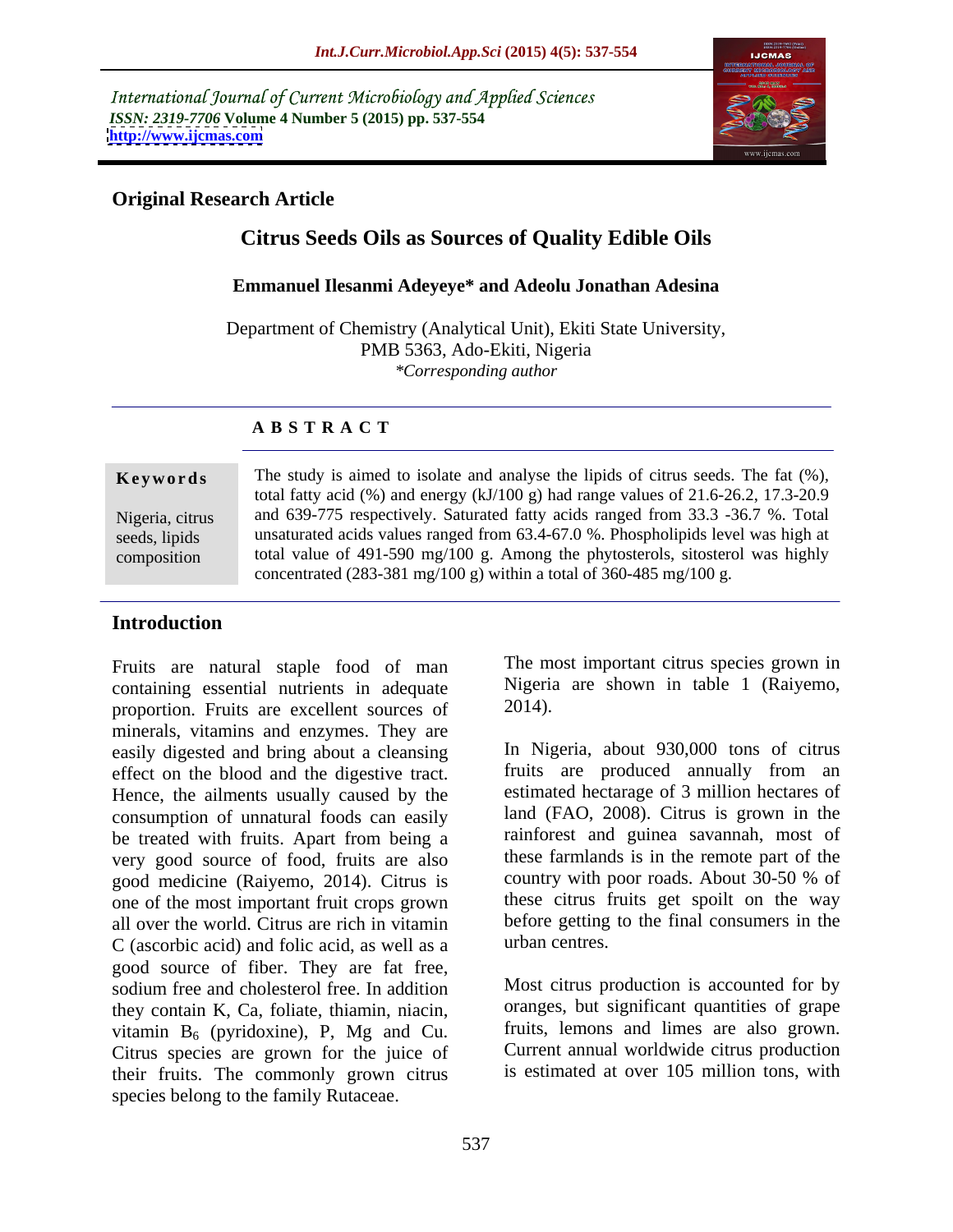Citrus fruits are mainly used for dessert, and lime seed oil has been described by juice and jam production. The food and Oilar as light-coloured oil, desirable as a agro-food processing industry yields salad oil (Oilar, 1954). considerable amount of waste or by products such as peels, seeds and pulps which represents 50  $%$  of the raw processed were the

references described the oil as having an composition of citrus seeds from proximate analyses of four varieties of

Analyses have been performed on orange seeds and seed oils to determine component Experimental fatty acids of the glycerides (Dhingra et al., 1957, French, 1962) and other **Collection and treatment of samples:** The physicochemical characteristics and processing methods (Hendrickson and homes within the Ekiti State University, in Kesterson, 1951, Hendrickson and 2011, weighed, sun dried, deshelled and Kesterson, 1965). Mandarin orange seed oils have been separately characterized (Hendrickson and Kesterson, 1964), as have seed oils from tangerines (Swift, 1949), Sri different seeds was subjected individually to Lanka sweet oranges (Weerakoon, 1960), solvent extraction for 5 h with petroleum bitter oranges (Nomura, 1950), and several spirit between  $40-60^{\circ}$ C boiling ranges using types of Indian citrus, including shaddock

more than half of these being oranges (FAO, and calamondins (Agrawal et al., 1959). 2008). Descriptions of lemon seed oils have been published (Franguelli amd Mariani, 1959) salad oil (Oilar, 1954).

fruit (Vasudeva and Sharma, 2012). composition and antimicrobial activity of Citrus seeds have long been recognized as a commonly known as sweet lime (Vasudeva source of edible oil with characteristics and Sharma, 2012); determination of suitable for human consumption and food physicochemical characteristics of citrus use. At the turn of the last century, German seeds from Kerman, Iran (Reazai et al., researchers identified palmitic, stearic, oleic, 2014) and the preliminary studies on the linolenic acids as constituents of citrus and characterization of orange seed and pawpaw glyerides (Diedrichs, 1914). The same seed oils (Okoye et al., 2011). There is researchers also determined many of the paucity of information on the study of lipids physical and chemical characteristics of the composition in Nigeria citrus seeds where seed oils from sour oranges and lemons they are generally discarded as waste. Even (Peters and Frerichs, 1902). The earliest in the literature from the study of chemical intense bitter taste due to the presence of international sources, the information on the limonin (Peters and Frerichs, 1902). Other phytosterols and phospholipids evaluation is early research describes the appearance and very scanty. Therefore, in order to make orange and grape fruit seed oils investigating the lipids composition (crude (Anonymous, 1920). The chemical and fat, fatty acids, phospholipids, sterols) of physical characteristics of grapefruit seed oil citrus seed in Nigeria particularly seeds of have been reported (Dunn et al., 1948, grape, sweet orange and tangerine fruits. Hendrickson and Kesterson, 1961). Such information may extend the zone of Other more recent works on citrus seeds oils determination of chemical essential oil of *Citrus limettioides* Tanaka composition of citrus seeds from more efficient use of citrus seeds, it is worth available dietary oil source.

# **Experimental**

various citrus seeds were collected from ground into fine flour.

**Oil extraction:** The fine flour of the three Soxhlet extraction method (AOAC, 2005).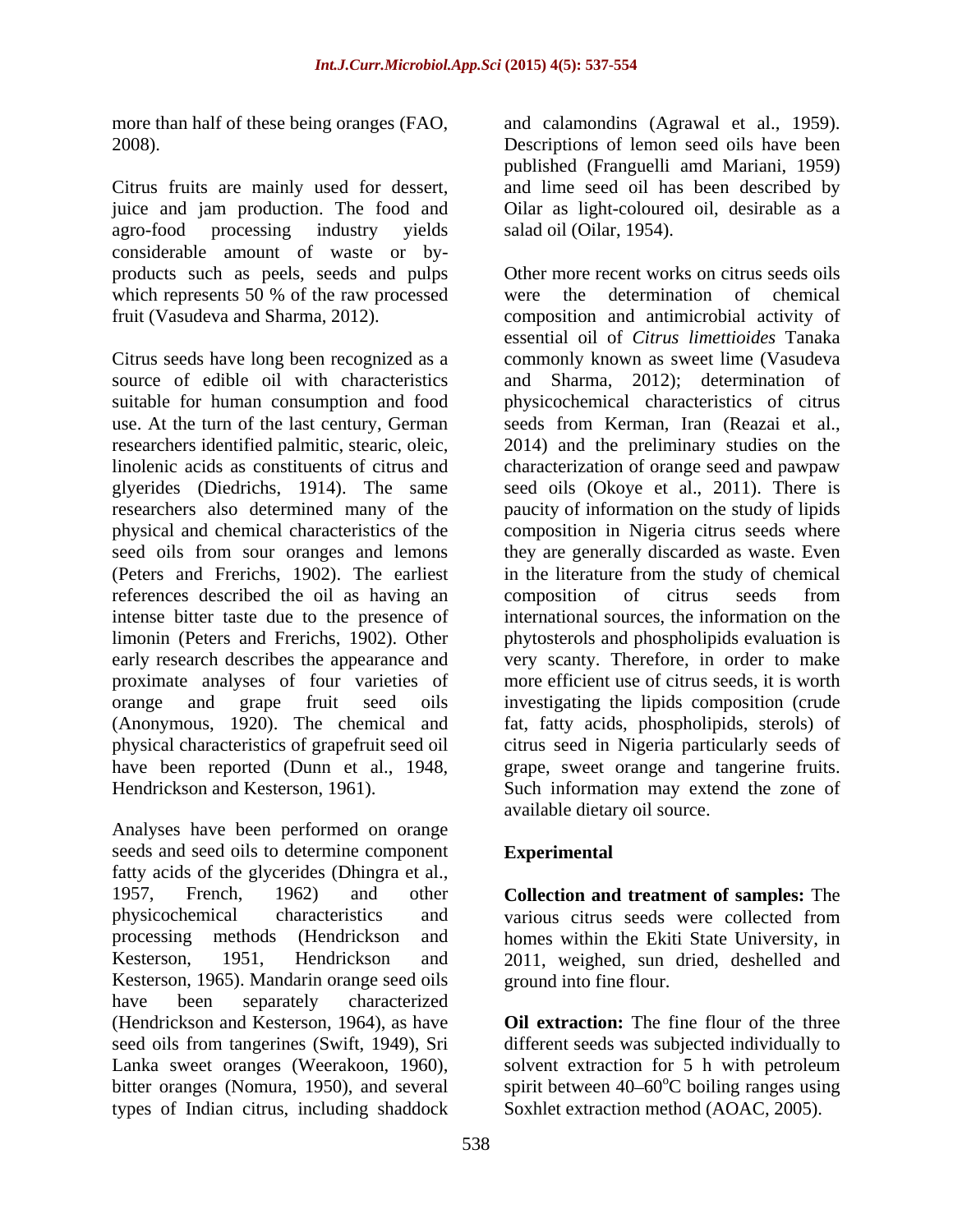(AOAC, 2005). The gas chromatographic

A split injection with split ratio of 20:1 was 60 $^{\circ}$ C, first ramping at 10 $^{\circ}$ C/min for 20 min capillary column (30 m x 0.25 mm) packed with a polar compound (HP INNOWAX) mixtures and correlation coefficient

**Sterol analyses:** The sterol analysis was as described by AOAC (2005). The aliquots of 55303, USA). the processed fat were added to the screw capped test tubes. The samples were saponified at 95°C for 30 min, using 3 ml of benzene had been added to ensure

Deionised water (3 ml) was added and 2 ml of hexane was added in extracting the non saponifiable materials. The extractions, each  $\overrightarrow{A}$  conversion factor derived from the with 2 ml of hexane, were carried out for 1 h, 30 min and 30 min respectively. The hexane was concentrated to 1 ml in the vial for gas chromatography analysis and 1 µl was injected into the injection pot of GC. to the GC conditions for methyl esters analyses. The peaks were identified by

**Production and analyses of FAME:** The **Phospholipids analyses:** The method of crude extraction was converted to the methyl Raheja et al. (1973) was adopted in the ester using the boron trifluoride method analyses of the phospholipids content conditions for the analyses of FAME (fatty analyses of phospholipids were similar to acid methyl esters) were as follows: The GC FAME analyses except in the following: was the HP 5890 powered with HP Column type was HP5, oven programme ChemStation rev A09.01 [1206] software initial temperature at 50  $\mathrm{^{\circ}C}$ , second ramping [GMI, Inc, Minnesota, USA] fitted with a at 15 ° C/min for 4 min, maintained for 5 flame ionization detector (FID). min and the detector was pulse flame determination. The GC conditions for <sup>o</sup>C, second ramping photometric detector (PFPD).

used. GC inlet temperature was 250°C with **Quality assurance:** For the purpose of an oven programme of initial temperature at ensuring the accuracy of the results <sup>o</sup>C/min for 20 min obtained, the followings were prepared for (maintained for 4 min), second ramping at sterols, phospholipids and fatty acid methyl 15  $\degree$ C/min for 4 min (maintained for 10 min) esters which were then compared with and detector temperature at  $320^{\circ}$ C. A respective analytical results; calibration with a diameter (0.25 µm) was used to determined for fatty acids, sterols and separate the esters. The peaks were phospholipids. Correlation is a statistical identified by comparison with standard fatty index that shows the quality assurance of the acid methyl esters. Carrier gas used was calibration curve performed. It was prepared nitrogen. with the Hewlett Packard Chemistry curves were prepared for all the standard mixtures and correlation coefficient (HPCHEM) software (GMI, Inc 6511 Bunker Lake Blvd Ramsey, Minnesota, 55303, USA).

oC for 30 min, using 3 ml of **sample as food:** At the data source and 10 % KOH in ethanol, to which 0.20 ml of reference database levels, values for miscibility. expressed as percentages of total FAs. At the **Calculation of fatty acids per 100 g in** individual fatty acids (FAs) are usually user database levels, values per 100 g of food are required.

The GC conditions of analyses were similar (Anderson, 1976). (0.80 is a conversion comparison with standard sterols.  $\lim \begin{bmatrix} \text{limited} & \text{to} & 0.1 \\ \text{with} & \text{if} & \text{if} \end{bmatrix}$  of fatty acids A conversion factor derived from the proportion of the total lipid present as FAs is required for converting percentages of total FAs to FAs per 100 g of food. Total lipid level was multiplied by a conversion factor of 0.80 to convert it to total fatty acids factor to convert total lipid to total fatty acids.) For fatty acids, precision is best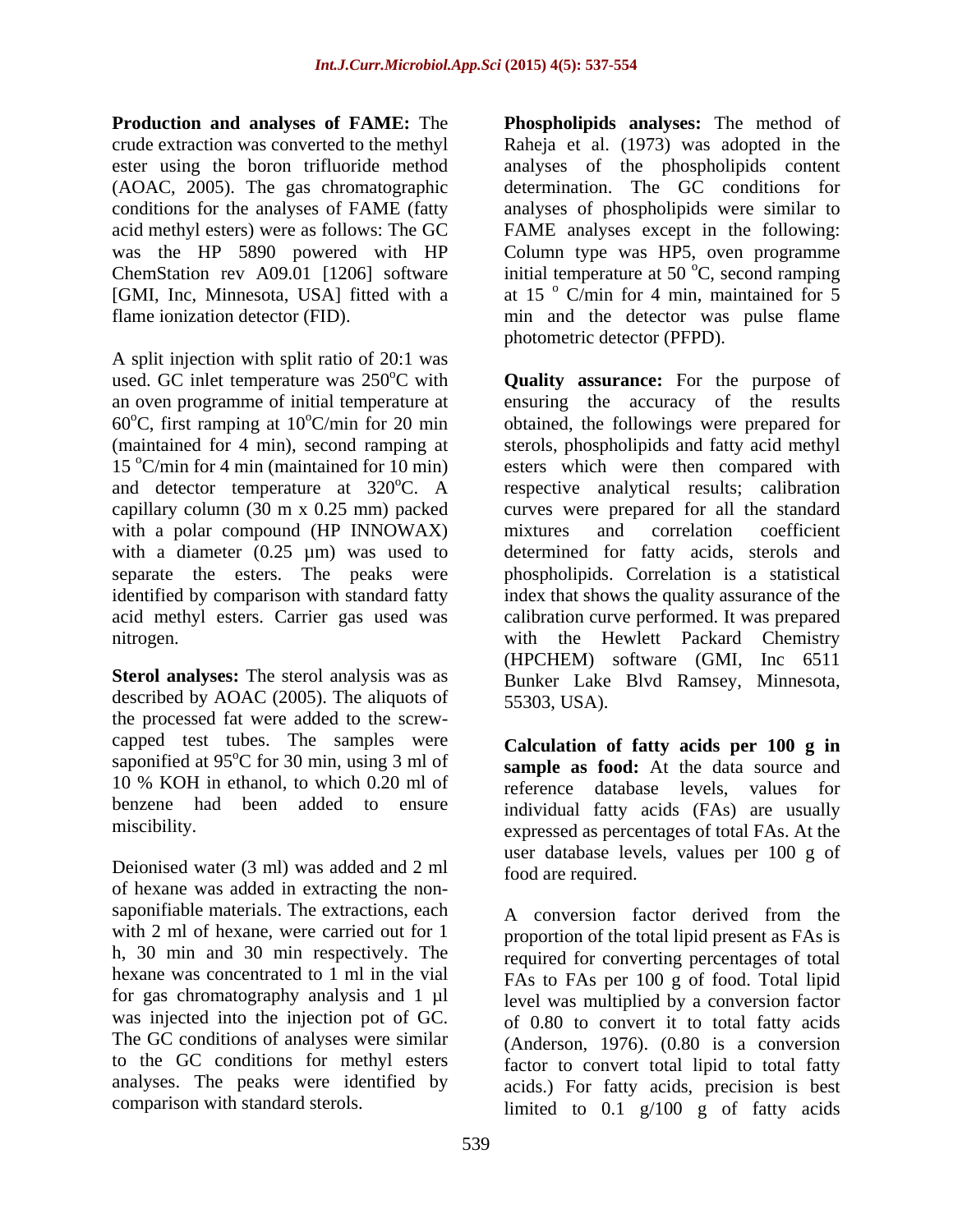in per cent. Further statistical analysis was carried out using the Chi-square  $(X^2)$ <br>method as appropriate, the  $\alpha$  value for the  $X^2$ ) and the contract of  $\mathcal{L}$ method as appropriate, the  $\alpha$  value for the  $X^2$  In Table 3, fatty acid profiles of the samples

In Table 2 are shown the crude fat levels of detected in all the three samples. The highest the samples (dry weight). The range was saturated fatty acid (SFA) came from C16:0 21.6 26.2 % with grape seed oil being the having a range of 28.5-32.0 % with variation lowest (21.6 %) and tangerine being the  $(CV\%)$  of 5.85 whereas total SFA range highest (26.2 %). The variation was low was  $33.3-36.7$  % and CV % of 5.10. This between the three samples with the coefficient of variation (CV %) being 9.53. close as shown by the low CV %. The The Chi-square  $(X^2)$  values showed no monounsaturated fatty acids *cis* (MUFA *cis*) significant differences. The calculated total levels were close to the values of the SFA fatty acids (crude fat x 0.80) and calculated with values of 21.6-29.4 and CV % of 18.0 energy levels followed the trend as in the showing the values to be less homogenous crude fat results in CV % but whilst total than in the SFA. The MUFA (*trans*) levels fatty acid was not significantly different, the were of insignificant values with 0.017 calculated energy was significantly different at  $\alpha$  = 0.05. The significant difference would have been due to the highest value of energy contribution due to tangerine seeds oil (775 levels in all the samples having a range of

The present crude fat results in Table 2 were but with reversed concentration thus: in SFA better than the values in the lipid it is grape  $(36.7 \%)$  > tangerine  $(36.1 \%)$  > composition of the seeds of three types of sweet orange (33.3 %) whereas in C18:2 chillies consumed in Nigeria whose values  $(cis-9, 12)$  it is tangerine  $(40.4 %) >$  grape ranged as  $10.8-12.1$  % (Adeyeye et al.,  $(36.8 \, \%)$  > sweet orange  $(32.5 \, \%)$ ). Other 2013), making about one half of the present PUFA members having values greater than 1 result; they are also much better than the % were C18:3 (*cis*-6, 9, 12) and C18:3 (*cis* values in sorghum (1.83 %) and in other 9, 12, 15) with respective range values of cereals: millet (1.10 %), maize (1.72 %) and 1.39-1.91 % (CV % = 16.6) and 1.56-2.13 % rice (0.63 %) (Adeyeye and Ajewole, 1992). The crude fat levels were reasonable enough very low in all the samples with none and so the seeds of the citrus fruits could be contribution up to 1.00 % to the total PUFA; said to be average sources of dietary fat. The actually total PUFA ranged as 37.3-45.3 % total fatty acid (TFA) profiles showed that grape seeds had lowest level of TFA (17.3

(Greenfield and Southgate, 2003), with trace %) and highest in tangerine with a valueof being set at < 0.06 g/100 g total fatty acids. 20.9 % dry weight. The citrus seeds from **Statistical analyses:** Statistical analyses oil content: Qaleh Ganj [lemon (41.5 %), were carried out to determine mean, citrus (34.1 %)], Jiroft [lemon (41.9 %), standard deviation, coefficient of variation citrus (37.2 %)], Anbarabad [lemon (40.3  $\frac{2}{1}$ Iran (Reazai et al., 2014) had the following %), citrus (33.4 %)].

was 0.05. in % total fatty acids are shown. The **Results and Discussion** value: C6:0-C14:0, C14:1 (*cis*-9) and C18:1 following fatty acids (FAs) recorded 0.00 % (*trans*-11) whereas C2:0-C5:0 recorded not was 33.3-36.7 % and CV % of 5.10. This meant that the SFA values were generally with values of 21.6-29.4 and CV % of 18.0 0.034 % and CV % of 32.5.

kJ/100 g or 36.2 %). 32.5 -40.4 % and low CV % of 10.8. The The C18:2 (*cis*-9, 12) had significant high SFA and C18:2 (*cis*-9, 12) values are close (CV  $% = 17.0$ ). All other PUFA values were contribution up to 1.00 % to the total PUFA; actually total PUFA ranged as 37.3-45.3 % and CV % of 9.68.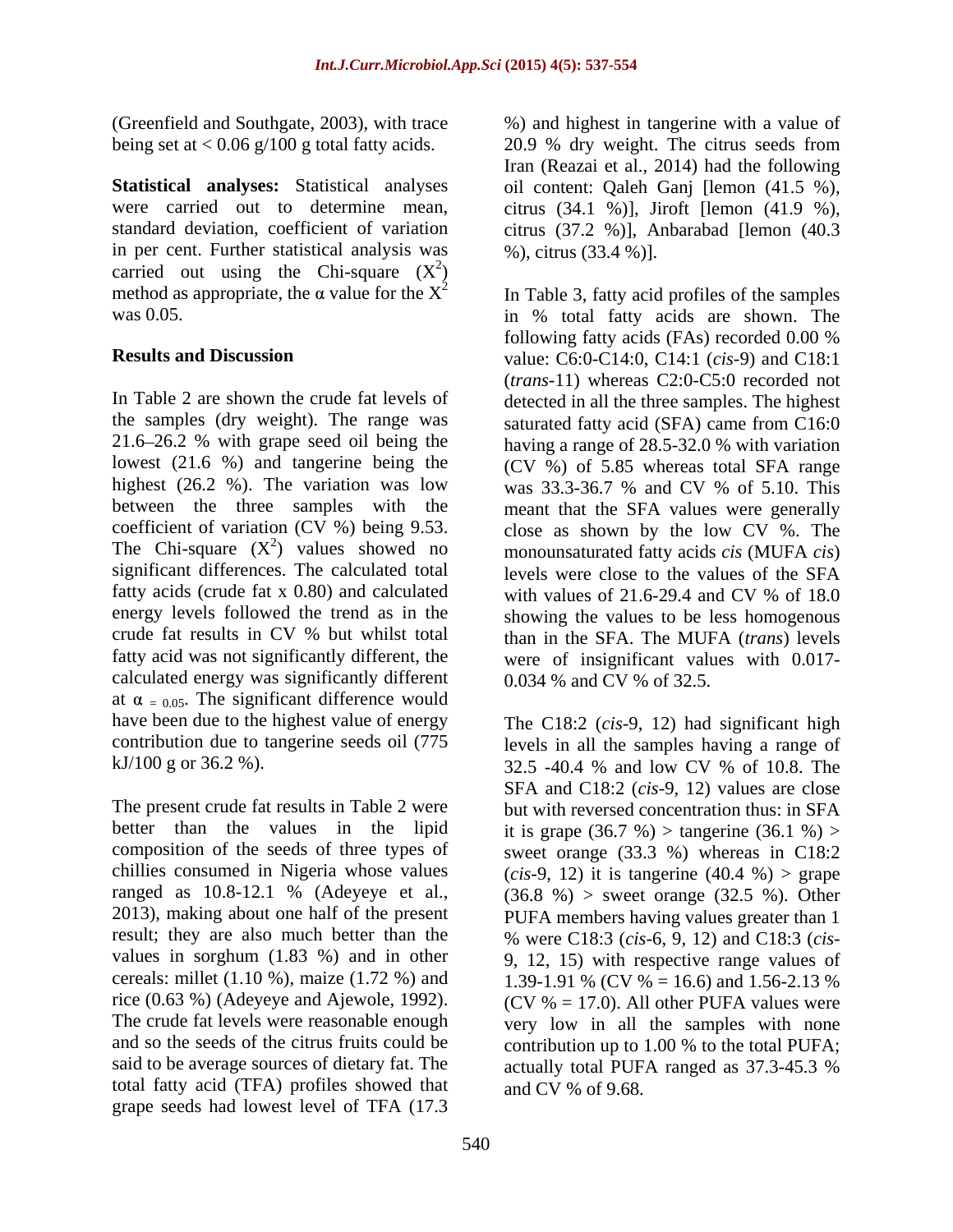compositions. Distinguishing features are 11 %). The citrus seeds from Iran (Reazai et the generally higher palmitic acid (C16:0) al., 2014) had the following fatty acid content of the grape fruit, higher oleic acid compositions of the oils extracted from (C18:1 *cis*-9) in orange fruit and higher different citrus seed species (%). Qaleh linoleic acid (C18:2 *cis*-9. 12) in tangerine Ganj: palmitic [lemon (29.4), citrus (27.6)], seed. The properties and characteristics of palmitoleic [lemon (0.7), citrus (0.6)], the crude and refined oil are similar to stearic [lemon (4.7), citrus (6.5)], oleic cottonseed oil, except that the citrus seed oil [lemon (26.4), citrus (27.1)], linoleic [lemon may be more subject to oxidative rancidity (34.1), citrus (34.0)], linolenic [lemon (6.2), because of the presence of linolenic acid in citrus (3.2), other fatty acids [lemon (0.5), the glycerides; this fatty acid is present only citrus (1.0)]; Jiroft: palmitic [lemon (27.8), in traces in cottonseed oil (Braddock and citrus (27.3)], palmitoleic [lemon (0.9), Kesterson, 1973). Our present results can citrus (0.4)], stearic [lemon (4.1), citrus favourably compare with some literature (4.8)], oleic [lemon (24.8), citrus (29.3)], information from range of fatty acid linoleic [lemon (35.7), citrus (36.3)], composition in Florida citrus and other seed linolenic [lemon (7.0), citrus (3.3)], other oils. Orange (Hendrickson and Kesterson, fatty acids [lemon (0.6), citrus (0.9)]; 1963, Nordby and Nagy, 1969): palmitic Anbarabad: palmitic [lemon (23.5), citrus (26-31 %), palmitoleic (0.1 %), stearic (3-5 (26.5)], palmitoleic [lemon (0.6), citrus %), oleic (24-28 %), linoleic (35-37 %) and (0.6)], stearic [lemon (4.2), citrus (6.5)], linolenic (2-4 %); Grapefruit (Hendrickson oleic [lemon (28.5, citrus (28.6)], linoleic and Kesterson, 1961, Teles et al., 1972): [lemon (33.7), citrus (32.2)], linolenic palmitic (26-36 %), palmitoleic (0.1-0.3 %), [lemon (7.8), citrus 4.1], other fatty acids stearic (1-4 %), oleic (18-25 %), linoleic (32-40 %) and linolenic (3-6 %); Mandarins (Hendrickson and Kesterson, 1964): Researches that have further been conducted palmitic (22-30 %), palmitoleic (0.1-1.0 %), on properties of citrus seed oils are as stearic (2-5 %), oleic (20-25 %), linoleic follows. Anwar et al. (2008) found that (37-45 %), linolenic (3-5 %); Lemons linoleic acid is the main acid in citrus seed (Nordby and Nagy, 1969, Hendrickson and oil (36.1-39.8 %) and the other key fatty Kesterson, 1961, Hendrickson and acids were palmitic acid (25.8-32.2 %), oleic Kesterson, 1963): palmitic (20-24 %), acid (21.9-24.1 %), linolenic acid (3.4-4.4 palmitoleic  $(0.1-0.3 \%)$ , stearic  $(2-4 \%)$ ,  $\%$ ), and stearic acid  $(2.8-4.4 \%)$ . In a study oleic (26-31 %), linoleic (31-38 %) and by Matthaus and Ozcan, the oil content of linolenic (8-12 %); Limes (Dunn et al., seeds was reported somewhat between 32.1 1948, Nordby and Nagy, 1969, Teles et al.,  $g/100$  g and 58.8  $g/100$  g. In descending 1972): palmitic (24-29 %), palmitoleic (0.1- 0.5 %), stearic (3-5 %), oleic (20-22 %), were oleic (12.8-70.1 %), linoleic (19.5-58.8 linoleic (37-40 %), linolenic (6-11 %); %), and palmitic (5.1-28.3 %). Furthermore, Cottonseed (Barroso et al., 1972): palmitic (20-23 %), palmitoleic (-), stearic (1.3 %), oleic (23-35 %), linoleic (42-54 %), and Ozcan, 2012). Mahmud et al. (2009) linolenic (-); Soybean (Bailey's Industrial reported good quality of unsaturated acids Oil and Fat Products, 1964 ): palmitic (7-11 found in citrus fruit oil (49.92 %). In our

The citrus seed oils all have virtually similar (15-33 %), linoleic (43-56 %), linolenic (5- [lemon (1.4), citrus (1.5)].

%), palmitoleic (-), stearic (2-6 %), oleic present results, good qualities of unsaturatedorder, the main fatty acids in the oil samples content of stearic, vaccenic, linolenic and arachidic acids was negligible (Matthaus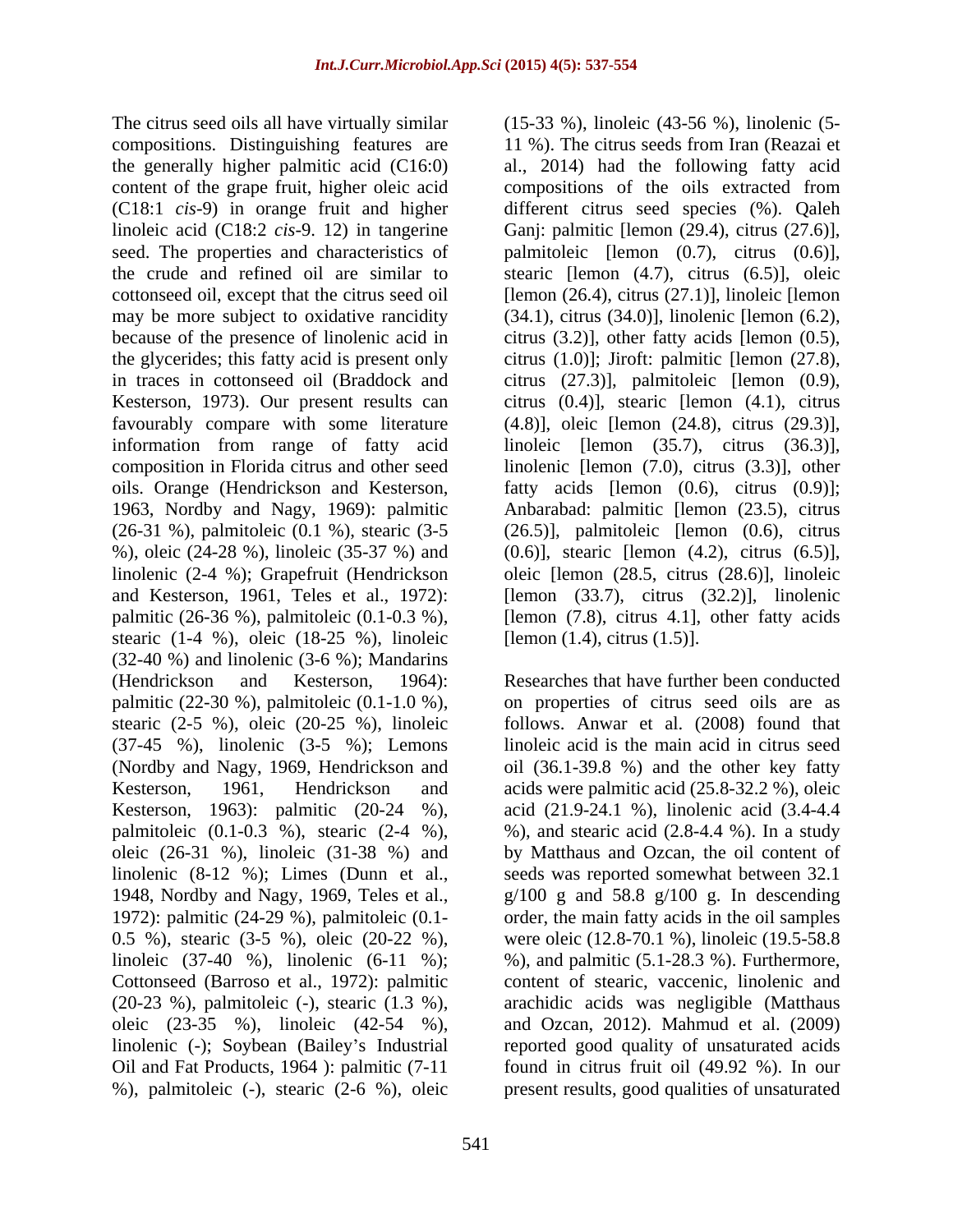in quality edible oil. In another study, of 17.6-26.5 which highly deviated from 7:1 and palmitic (2.40 %) acids are the key fatty Our results are mostly within the range of This is because the severity of discussed herein showed, orange, grape and

Some calculated parameters from Table 3 significance of the fatty acid balance at approximately 1:1:1 for SFA: MUFA: PUFA. Careful review of numerous reports in the literature has revealed the importance of this balance for generating the LDL/HDL For example, MUFA/SFA have been shown ratio. Furthermore, it would appear that the to have cytoprotective actions in pancreatic balance is critical at any level of fat intake if  $\beta$ -cells. *Cis*-Monoenoic acids have desirable one wishes to avoid adversely affecting the physical properties for membrane lipids in lipoprotein profile (Hayes, 2002). The best that they are liquid at body temperature, yet dietary fat would contain an ideal balance are relatively resistant to oxidation. They are (7:1) of *n*-6 linoleic to *n*-3 linolenic acids. This balance is not available in partially beneficial in the human diet. The essential hydrogenated margarines, in which most of PUFA status index (EPSI), (ratio of sum of the *n*-3 linolenic acid has been destroyed by all *n*-3 and *n*-6 FAs and the sum of all *n*-7 processing, and is also unlike most and *n*-9 FAs) is an indicator of essential

acids were in the range of 63.3-66.9 %. Such amount of this important fatty acid (Hayes, high content of unsaturated acid is expected 2002). Our LA/ALA results showed a range Saloua et al. (2009) indicated that linoleic as recommended above; the reason had been (76.19 %), oleic (13.87 %), stearic (6.76 %) due to the high level of LA (37.2-45.2 %) acids found in crude oil. Waheed et al. The ratio of PUFA/SFA (P/S ratio) is (2009) showed that, in sum, content of lipids important in determining the detrimental C18:3 were 4.66 % in *C. aurantium* and effects of dietary fats. The higher the P/S 3.58 % in *C. paradise* (Waheed et al., 2009). ratio the more nutritionally useful is the oil. fatty acid composition when compared to atherosclerosis is closely associated with the the values in the literature. As the results proportion of the total energy supplied by tangerine seeds oil is a rich source of proportions are positive towards PUFA far unsaturated fatty acids so that citrus seed oil more than SFA. On the overall *n*-6/*n*-3 can be of the best oils for man. ratios, the value of 334-485 showed that the are shown in Table 4. These calculated easy for the body to synthesis AA [C20:4 (*n* parameters predicted the nutritional qualities 6)], it may be difficult to synthesise the *n*-3 of the citrus seeds in their lipid PUFA series especially eicosapentaenoic compositions. The  $X^2$  analyses showed that acid [C20:5  $(n-3)$  or EPA] and so the seed only three parameter: *n*-6/*n*-3, MUFA/SFA might need enhancement in this PUFA. The and PUFA/SFA had Table (critical) values MUFA/SFA levels in the samples ranged less than the sample values thereby making from 0.600-0.883 which was less than in the them to be significantly different at  $\alpha = 0.05$ .<br>The original American Heart Association MUFA/SFA is an important aspect of (AHA) Step I fat recommendation was phospholipids compositions and changes to perceptive because it recognized the this ratio have been claimed to have effects approximately 1:1:1 for SFA: MUFA: disease, obesity, diabetes, cancer and of 17.6-26.5 which highly deviated from 7:1 and very low level of ALA (0.085-0.135 %). This is because the severity of SFA and PUFA fats (Honatra, 1974). These PUFA composition was skewed towards *n*-6 much more than the *n*-3. Whilst it would be P/S levels. The relative proportion of MUFA/SFA is an important aspect of on such disease states as cardiovascular neurophatological conditions.

vegetable oils that contain only a small PUFA status. The higher the EPSI the betternow recognized by nutritionists as being beneficial in the human diet. The essential PUFA status index (EPSI), (ratio of sum of all *n*-3 and *n*-6 FAs and the sum of all *n*-7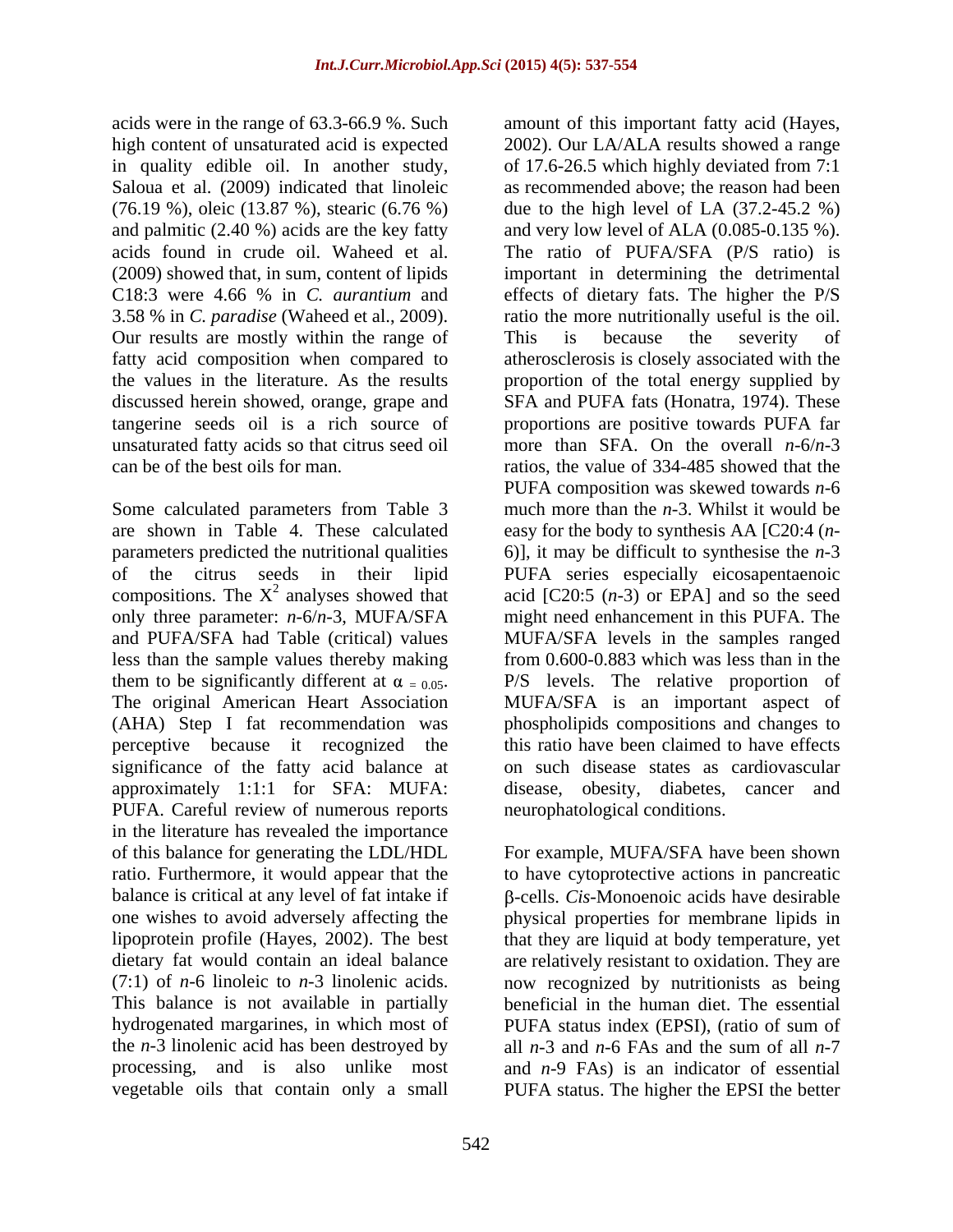the essential PUFA status. The EPSI values Some notable energy contributions were EPA/DHA and no mead acid was produced. ADMR (acceptable macronutrient

acids of significance in lipid food composition were: C16:0 (5.53-6.26 g/100

contributions were total SFA (235-279 kJ/100 g or 36.8-36.0 %); MUFA (*cis*) (142- %); C18:2 (*cis*-9, 12) (235-313 kJ/100 g or 36.8-40.4 %); C18:3 (*cis*-9, 12, 15) (9.97- 16.5 g/100 g or 1.56-2.13 %); PUFA (total) (262-351 kJ/100 g or 41.0-45.3 %) whereas contributions in PUFA due to LA was 87.1- 89.7 % and in ALA it was 3.81-5.72 %.

in the samples ranged from 1.27-2.09. A (kJ/100 g): C16:0 (205-232 or 32.1-29.9 %); high ratio between AA and DGLA is an C18:0 (29.3-46.8 or 4.59-6.04 %). On the indicator of  $\Delta$ -5 desaturase activity which other hand, the percentage contribution of can be related to good insulin sensitivity; energy to total energy in SFA due to C16:0 values here ranged from low to high (0.150- was 83.2-87.2 % and C18:0 was 12.5 -16.8 1.95). The synthesis of mead acid is %; in MUFA (*cis*), energy contribution due promoted if there are insufficient to C18:1 (*cis*-6) was 36.8-53.1 % and C18:1 concentrations of LA and ALA to meet the (*cis*-9) was 44.6 -59.5 %; in PUFA, energy need for the synthesis of long-chain PUFA. contribution due to C18:2 (*cis*-9, 12) was EPA and DHA inhibit mead acid synthesis; 87.1-89.7 % and C18:3 (*cis* -9, 12, 15) was the presence of mead acid indicates a 3.81-5.72 % . In the samples total energy general shortage of all essential PUFA. The intake as contributed from SFA was greater present results had ratios of 1.0 -1.0 for than 10 % E but the recommended range In Table 5, the fatty acids calculated as food (WHO, 2008) was less than our values; our lipids sources are shown. Categories of fatty results could lead to the replacement of SFA ADMR (acceptable macronutrient distribution range) for PUFA is 6.11 % E with PUFA  $(n-3 \text{ and } n-6)$  in the diet.

g); total SFA (6.34-7.55); MUFA (*cis*) From Table 4, the SFA: MUFA: PUFA in (3.84-5.76 g); C18:2 (*cis*-9, 12) (6.36-8.46 the samples were: grape was 1:1.65:0.893, g/100 g) and total PUFA (7.09-9.48 g/100 orange was 1:1.33:0.893 and tangerine was g). 1:1.48:0.799. The original AHA Step 1 fat This type of information is required to be and < 300 mg of cholesterol per day) (Kris able to calculate the energy contribution by Etherton, 1999) was perceptive because it each type of fatty acid. As expected, the recognized the significance for SFA: concentration of the fatty acids as food went MUFA: PUFA. Careful review of numerous as  $(g/100 \text{ g})$ : SFA  $(6.34-7.55 \text{ g}/100 \text{ g})$  > reports in the literature has revealed the MUFA (*cis*) (3.84-5.76 g/100 g) < PUFA importance of this balance for generating the (7.09-9.48 g/100 g). best LDL/HDL ratio. Furthermore, it would The energy contribution of the fatty acids in of fat intake if one wishes to avoid adversely the citrus seed samples is shown in Table 6. <br>affecting the lipoprotein profile (Hayes, The energy contributions were as varied as 2002); this appears to be the situation with the fatty acids distribution. The the present results. From literature, this type 213 kJ/100 g or 22.2- 29.3 %); MUFA pepper (1:1.23:0.20), scotch bonnet pepper (*trans*) (0.110-0.245 g/100 g or 0.017-0.034 (1:1.80:0.28) and chili pepper (1:1.55:024) recommendation ( $\leq 30$  % fat, 8-10 % SFA appear that the balance is critical at any level of scenario was seen in the following samples for SFA: MUFA: PUFA in red bell (Adeyeye et al., 2013).

> The concentrations of C18:1 (*cis*-6) and C18:1 (*cis*-9) need further discussion. From Table 3, the respective fatty acid levels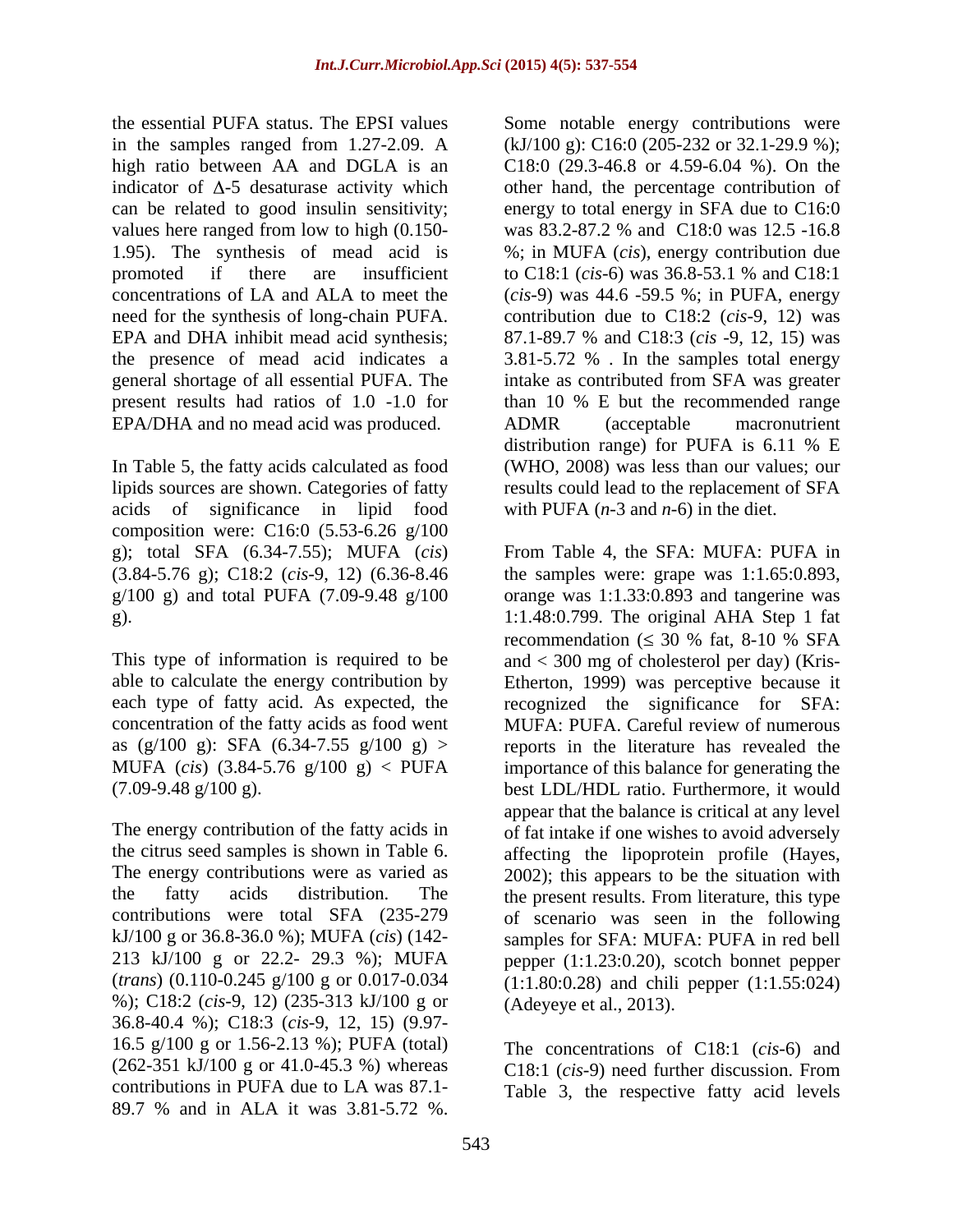corresponding values being very close to fatty acid in plant and animal tissues, both in 78 % oleic acid, and it is believed to have especially valuable nutritional properties as part of the Mediterranian diet. It has a acid is the biosynthetic precursor of a family of fatty acid with the (*n*-9) terminal structure and with chain-lengths of 20-24 or more. Petroselinic acid (6c-18:1) occurs up to a level of 50 % or more in seed oils of parsely and coriander. In the present report,<br>
phosphatidylserine with<br>
person intervalsering and CV  $\%$  of petroselinic acid occupied the highest and CV % of 28 % and position in the *cis*-18:1 FA in both grape lysophosphatidylcholine with 3.69-7.02 position in the *cis*-18:1 FA in both grape<br>(11.7 %) and orange (15.5 %) but second mg/100 g having highest CV % of 31.4; the (11.7 %) and orange (15.5 %) but second

but second highest in red bell (5.88 %) observed in<br>(Adeveye et al., 2013). Studies in vitro by phosphatidyline significant greater weights. No significant

were: C18:1 (*cis*-6) (7.99-15.5 %) and C18:1 differences were observed among the groups (*cis*-9) (10.3-13.1 %); in Table 5, their fed various levels of oleic acid in body contributions as food source were: C18:1 weight, the weights of heart, liver, kidneys, (*cis*-6) (1.67-3.04 g/100 g) and C18:1 (*cis*-9) spleen or testes, lipid content of heart or (1.78-2.70 g/100 g); in Table 6, their energy total cholesterol, HDL cholesterol and contributions were: C18:1 (*cis*-6) (61.9-113 triacylglycerol concentrations of blood kJ/100 g or 7.99-15.6 %) and C18:1 (*cis*-9) plasma. Ingestion of coriander oil led to (65.9-99.9 kJ/100 g or 10.3-12.9 %) both incorporation of 18:1 (*n*-12) into heart, liver each other. Oleic acid [9c-18:1 or 18:1 (*n*- reduction in the concentration of arachidonic 9)] is by far the most abundant monoenoic acid in the lipids of hearts, liver and blood structural lipids and in depot fats. It is the concentration of linoleic acid compared with highest concentrated MUFA only in results for the other groups. The data tangerine being slightly higher than C18:1 showed that petroselinic acid from dietary (*cis* -6) by 38.1 %. Olive oil contains up to triacyglycerols is absorbed by rats as readily number of important biological properties, (Mohrhauer et al., 1967)) petroselinic acid-<br>both in the free and esterified form. Oleic mediated inhibitor of arachidonic acid and blood lipids and to a significant with a concomitant increase in the as oleic acid but the former reduces the concentration of arachidonic acid in tissue lipids suggesting (in view of earlier studies (Mohrhauer et al., 1967)) petroselinic acid mediated inhibitor of arachidonic acid synthesis.

Umbelliferae family, including carrot, phospholipids. On the low side were highest in tangerine (7.99 %). medium range concentration was observed This pattern was also observed in three types of 86.3-101 mg/100 g having lowest CV % of chillies consumed in Nigeria where *cis*- of 8.88; the high range group were 18:1 occupied the highest position in both phosphatidylinositol (171-216 mg/100 g, scotch bonnet (5.35 %) and chili (5.53 %) CV % of 17.9). Significant differences were (Adeyeye et al., 2013). Studies in vitro by phosphatidylinositol and the total groups Weber et al. (1995) revealed that with sweet orange (295 mg/100 g) being triacylglycerols containing petroselinoyl responsible for the significant difference in [18:1(*n*-12)] moieties are hydrolysed by phosphatidylcholine, tangerine (216 mg/100 pancreatic lipase at much lower rates than g) being responsible for the significant other triacylglycerols. Consumption of difference in phosphatidylinositol and sweet coriander (*Coriandrum sativum*) oil orange (590 mg/100 g) again being compared with the other oils led to responsible for the significant difference in Table 7 shows the phospholipids levels in the samples. The samples were low to high the concentration of the various phosphatidylserine with 15.3-26.4 mg/100 g and CV % of 28 % and lysophosphatidylcholine with 3.69-7.02 mg/100 g having highest CV % of 31.4; the in phosphatidylethanolamine having a range the phosphatidylcholine, the total group. Other parameters were not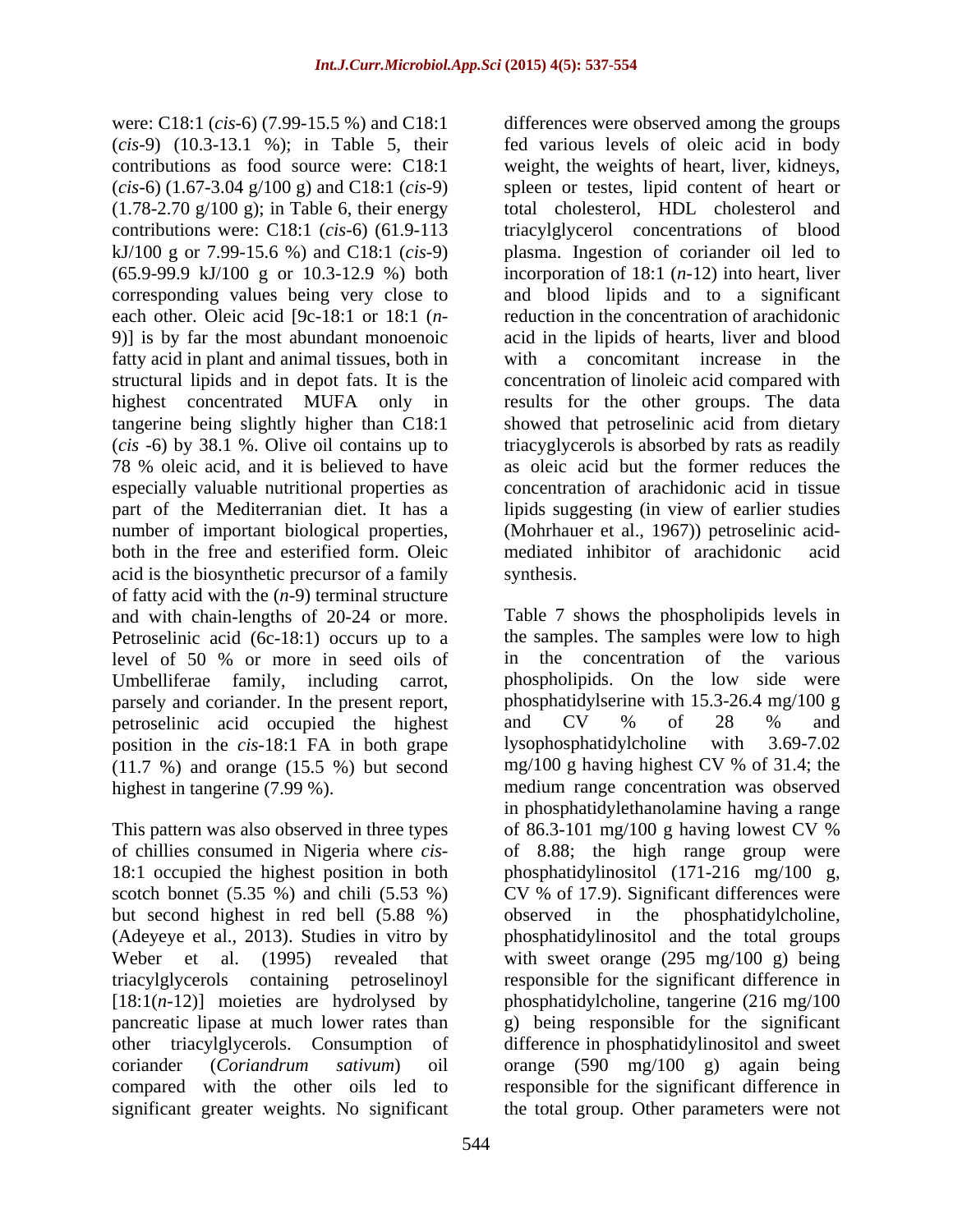significantly different among themselves. physiology it is found particularly in nerves, The various concentration values were such as the white matter of brain, nerves, generally close with CV % ranging between 8.88 and 31.4. The results of phospholipids in the citrus seed oils were very different

two phospholipids comprise approximately total phospholipids, the remainder being phosphatidylinositol (10 to 15 %) and phosphatidylserine (1 to 5 %) (Braddock and amounting to almost 50 % of the total, and Our present values in campesterol, as such it is the key building block of concentration range of 39.8 % to 50.0 %. %, 162-164 mg/100 g or 15.3-25.4 % and This is within the range of dika nut  $128$  341-389 mg/100 g or 57.1-61.0 % (Adeveve mg/100 g, 46.4 %] and much better than in et al., 2013). conophor nut [302 mg/100 g, 22.1 %] in animal and plant tissues. Cephalin is found in all living cells, although in human considered a form of dietary treatment rather

545

neural tissue and in spinal cord.

from our earlier observation in three types of sample as shown in Table 8 (2.19 e-3 to 6.63 chillies seeds consumed in Nigeria where e-3 mg/100 g). Other animal sterols present total phospholipids range was 1.98 e-4 to at trace levels in the samples were 5.37 e-4 mg/100 g (Adeyeye et al., 2013). . cholestanol (2.24 e-3 to 0.021 mg/100 g) The phospholipid fraction of the seed lipids Three sterols were moderately concentrated consists primarily of phsphatidylcholine in the samples: campesterol (54.4-68.1 (lecithin) and phosphatidylinositol. These mg/100 g and CV % of 11.4), stigmasterol 77.7 to 80.0 % of the total phospholipids; 5-avenasterol (9.93-18.5 mg/100 g and CV the remainder being % of 30.4). The plant sterol of major phosphatidylethanolamine (14.8-17.7 %), concentration in the samples was sitosterol phosphatidylserine (3.12-4.47 %) and with values range of 283-381 mg/100 g and lysophosphatidylcholine (0.63-1.23 %). CV % of 15.0. Only the sitosterol and the These results were different from those total phytosterol were significantly different obtained from Florida citrus where lecithin among themselves; with sweet orange being and phosphatidylethanolamine (cephalin) responsible for the significant difference in comprise approximately 85 to 90 % of the two groups. For the phytosterols with Kesterson, 1973); these ranges represent contribution), stigmasterol (3.51-4.13 %; analyses performed for one season only. dominated by tangerine), 5-avenasterol Lecithin is usually the most abundant (2.76-3.81 %, dominated by orange) and phospholipid in animals and plants, often sitosterol (77.9-78.6, dominated by grape). membrane bilayers. This observation is true the values in chillies with corresponding for lecithin in the samples having levels of 87.7-96.2 mg/100 g or 13.7-15.2 The cholesterol level was in trace in each and ergosterol (0.023-0.045 mg/100 g). (12.7-17.0 mg/100 g and CV% of 2.48) and average concentrations, the percentages were contributed: campesterol (14.0-15.1 %; dominated by orange Our present values in campesterol, stigmasterol and sitosterol were lower than %, 162-164 mg/100 g or 15.3-25.4 % and 341-389 mg/100 g or 57.1-61.0 % (Adeyeye et al., 2013).

(Adeyeye, 2012). Phosphatidylcholine (PC) The cholesterol-lowering effect of dietary is a class of phospholipids that incorporate plant sterols (phytosterols) has been studied choline as a headgroup. They are a major since the 1950s and is well known (Lees et component of biological membranes. They al., 1977). Grundy and Mok (1976) are also a member of the lecithin group of demonstrated that 3 g/d of sitosterol was yellow-brownish fatty substances occurring sufficient to lower serum cholesterol levels. They suggested that plant sterol could be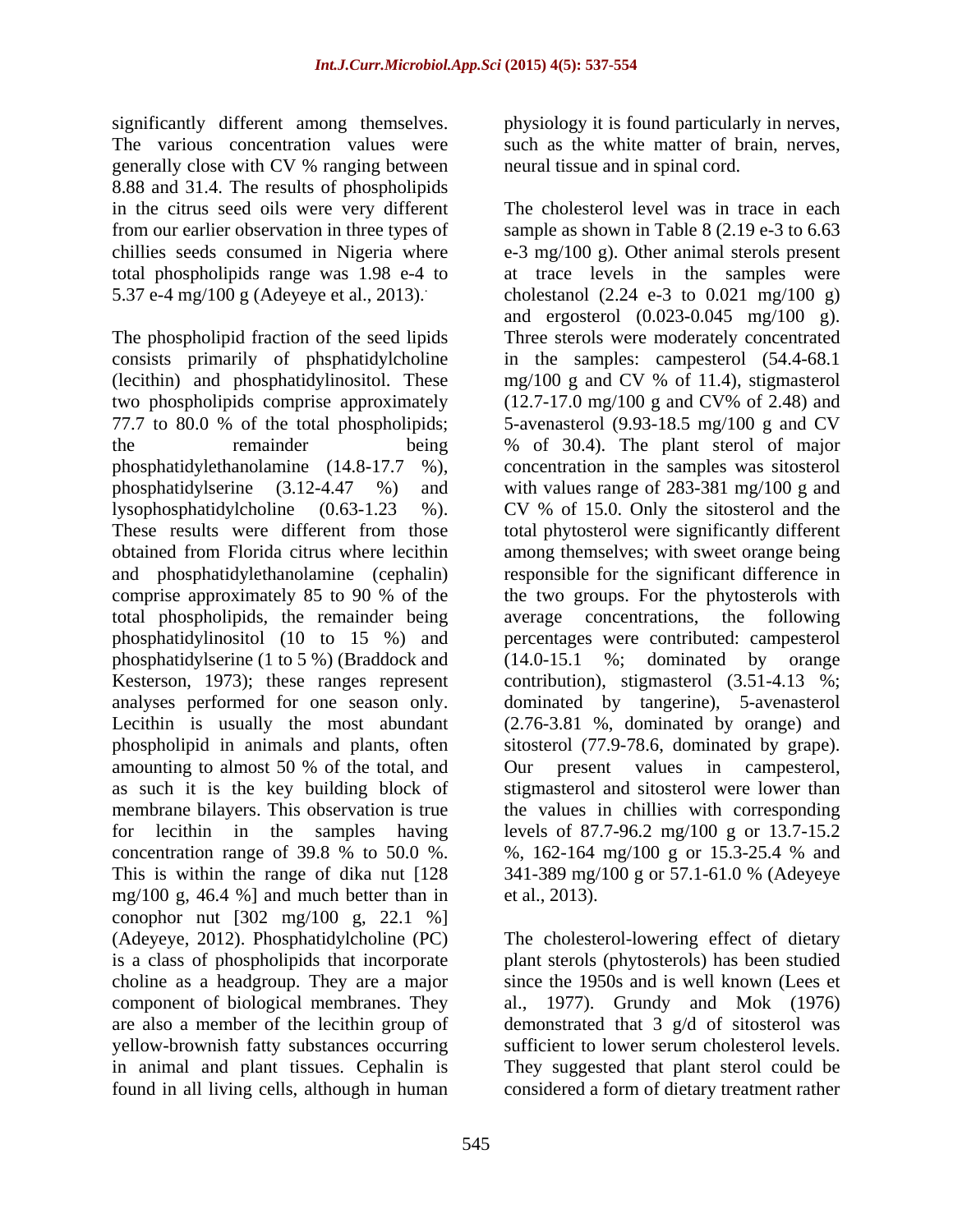than a drug to lower cholesterol because (720), sunflower (313);  $\beta$ -sitosterol (mg/kg): plant sterols are naturally present in plant corn oil (7722), cottonseed (3691), olive based foods. Plant sterols interfere with the (1310), palm (1894), rapeseed (3594), uptake of both dietary and biliary cholesterol safflower (1809), soybean (1908) and from the intestinal tract in humans sunflower (2353) (Gunstone et al., 1994). (Heinemann et al., 1991). The reason for this Our results, using similar unit, we had is not fully understood; however, plant campesterol (544-681 mg/kg), stigmasterol serols appear to decrease the solubility of  $(127-170 \text{ mg/kg})$  and  $\beta$ -sitosterol (2830cholesterol in the oil and micellar phases,  $3810 \text{ mg/kg}$ . thus displacing cholesterol from bile salt micelles and interfering with its absorption

sunflower (313); stigmasterol (mg/kg): corn discussion. oil (702), cottonseed (42), olive (14), palm (204), rapeseed (-), safflower (313), soybean

3810 mg/kg).

(Ikeda and Sugano, 1998). evaluated (Hendrickson and Kesterson, The present study showed that the been proposed. Kaplan (1941) patented the phytosterols in the citrus seed samples use of grape fruit seed oil as a lubricant and compared very favourably with most preservative to treat textile fibers such as literature values such as: campesterol silk, wool and rayon; Stambovsky (1942) (mg/kg): corn oil (2691), cottonseed (170), discusses utilization of citrus seed oil as a olive (28), palm (358), rapeseed (1530), food, in paints, and for soaps. Our results safflower (452), soybean (720) and will find accommodation in Stambovsky Utilization of citrus seed oils has been 1961), and some unusual applications have discussion.

| Common name  | <b>Botanical names</b> | Local names in Nigeria                 |
|--------------|------------------------|----------------------------------------|
| Sweet orange | Citrus sinensis        | Osan mimu, Orombo didun                |
| Grape fruit  | Citrus paradise        | Osan gerepu, Osan paya                 |
| Lime         | Citrus aurantifolia    | Osan-wewe, Afotanta, Epe nkirisi       |
| Lemon        | Citrus limon           | Osan-laimu, Oroma-nkiri, Babban leemul |
| Tangerine    | Citrus reticulate      |                                        |
| Sour orange  | Citrus aurantium       | Osan, Orombo-igun, Olomaoyibo, gangan  |

**Table.1** Important citrus species grown in Nigeria

**Table.2** Crude fat and total fatty acids (%) composition of grape (O1), orange (O2) and tangerine(O3) seeds

| Parameters        |                          |     |        |      |              | TV   Remark |            |
|-------------------|--------------------------|-----|--------|------|--------------|-------------|------------|
| Crude fat         |                          |     |        | 0.52 | $0.438$ 5.99 |             | <b>NIC</b> |
| Total fatty acid* |                          | 102 |        | 961  | $0.356$ 5.99 |             |            |
| Energy kJ/100g    | $\overline{z}$<br>ו ט∠ ו |     | 68.6 L | 961  | $13.2$ 5.99  |             |            |

<sup>\*</sup>Crude fat x 0.80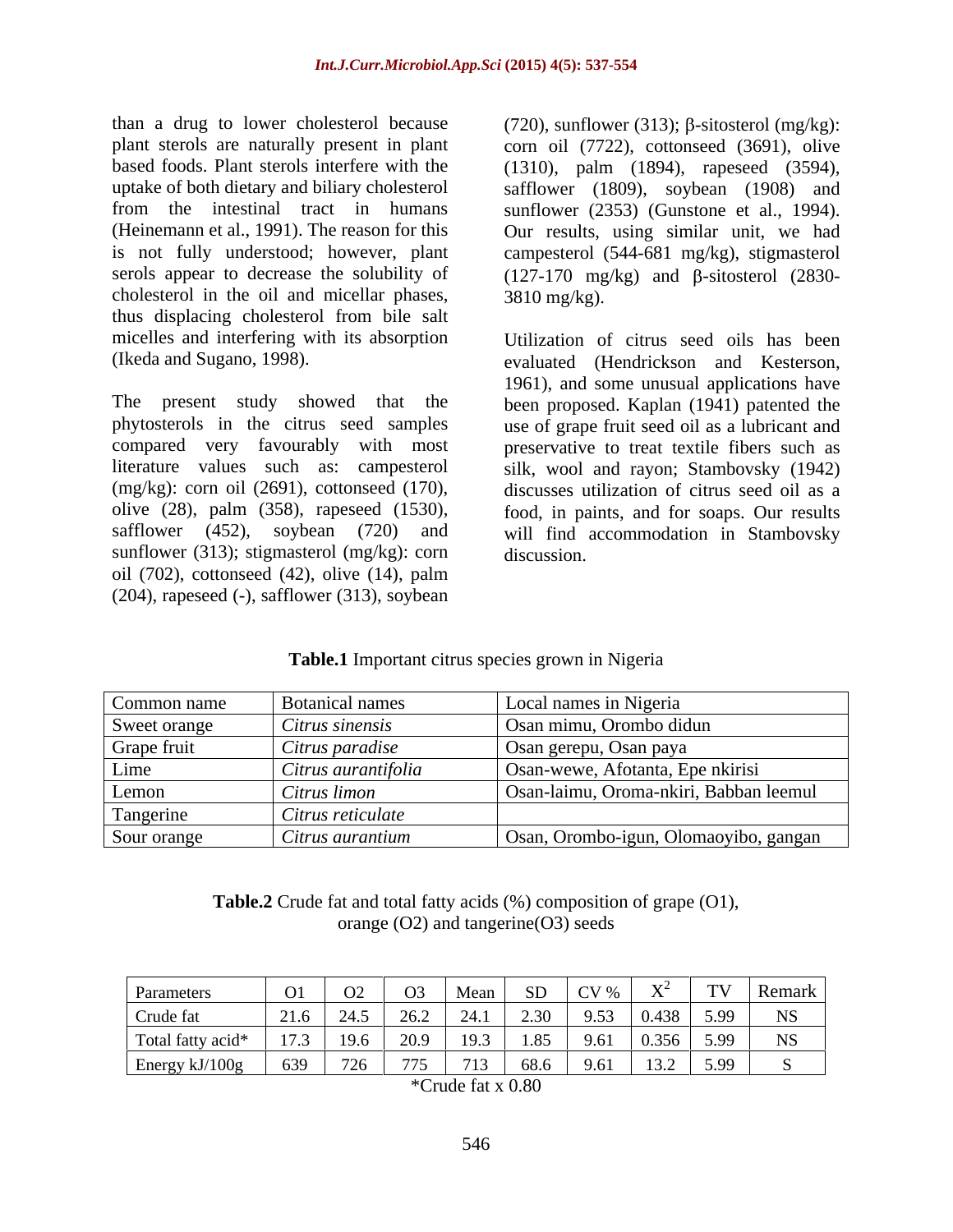|                                    |                          |                                                                                          |                                       |                 | CV%                                                                 |
|------------------------------------|--------------------------|------------------------------------------------------------------------------------------|---------------------------------------|-----------------|---------------------------------------------------------------------|
| Fatty acids                        | O1                       | O <sub>2</sub>                                                                           | O <sub>3</sub>                        | Mean            | SD                                                                  |
| C2:0                               | $\sim$                   | $\sim$ 100 $\sim$                                                                        | $\sim$ 100 $\sim$                     | $\sim$ $ \sim$  | $\sim$ $-$<br>$\sim 100$ m $^{-1}$                                  |
| C3:0                               | <b>Contract Contract</b> | $\sim 100$                                                                               | $\sim 100$ m $^{-1}$                  | $\sim$ $ \sim$  | $\sim 100$ m $^{-1}$<br>$\sim 1000$ m $^{-1}$                       |
| C4:0                               | $\sim$ $\sim$            | $\sim$ $-$                                                                               | $\sim$ 100 $\sim$                     | $\sim$ $-$      | $\sim$ $ \sim$<br>$\sim 100$ m $^{-1}$                              |
| C5:0                               | $\sim$ $ \sim$           | <b>Contract Contract</b>                                                                 | $\sim 100$ m $^{-1}$                  | $\sim$ $ \sim$  | <b>Contract Contract</b><br>$\sim$ $-$                              |
| C6:0                               | $0.00\,$                 | $0.00\,$                                                                                 | $0.00\,$                              | $0.00\,$        | $0.00\,$<br>$0.00\,$                                                |
| C8:0                               | $0.00\,$                 | $0.00\,$                                                                                 | $0.00\,$                              | $0.00\,$        | $0.00\,$<br>0.00                                                    |
| C10:0                              | $0.00\,$                 | $0.00\,$                                                                                 | $0.00\,$                              | $0.00\,$        | $0.00\,$<br>$0.00\,$                                                |
| C12:0                              | $0.00\,$                 | $0.00\,$                                                                                 | $0.00\,$                              | $0.00\,$        | 0.00<br>$0.00\,$                                                    |
| C14:0                              | $0.00\,$                 | $0.00\,$                                                                                 | $0.00\,$                              | $0.00\,$        | $0.00\,$<br>0.00                                                    |
| C16:0                              |                          | $0.049$ 0.170                                                                            | $\big  0.469$                         |                 | $0.229$ 0.216<br>94.3                                               |
| C18:0                              |                          | $0.016$ 0.031                                                                            | 0.023                                 |                 | 32.2<br>$0.023$ 0.008                                               |
| C20:0                              |                          | $0.044$ 0.086                                                                            | 0.065                                 | $0.065$ 0.021   | 32.3                                                                |
| C22:0                              | 0.041                    | 0.080                                                                                    | 0.060                                 | 0.060           | 0.020<br>32.3                                                       |
| C24:0                              |                          | $0.005$ 0.010                                                                            | 0.007                                 | 0.007           | 0.003<br>34.3                                                       |
| <b>TOTAL SFA</b>                   | 0.155                    | 0.377                                                                                    | 0.624                                 | 0.385           | $\begin{array}{ c} 0.235 \\ \end{array}$<br>60.9                    |
| $C14:1(cis-9)$                     | 32.0                     | 28.5                                                                                     | 29.9                                  | 30.1            | 1.76<br>5.85                                                        |
| $C16:1(cis-9)$                     | 4.59                     | 4.62                                                                                     | 6.04                                  | 5.08            | 0.829<br>16.3                                                       |
| $C18:1(cis-6)$                     | 11.7                     | 15.5                                                                                     | 7.99                                  | 11.7            | 32.0<br>3.76                                                        |
| $C18:1(cis-9)$                     | 10.3                     | 13.1                                                                                     | 12.9                                  | 12.1            | 12.9<br>1.56                                                        |
| $C20:1(cis-11)$                    |                          | $0.166$ 0.326                                                                            | 0.246                                 | 0.246           | 32.5<br>0.08                                                        |
| $C22:1(cis-13)$                    |                          | $0.014$ 0.027                                                                            | 0.021                                 | $0.021$ 0.007   | 32.5                                                                |
| $C24:1(cis-15)$                    | 0.005                    | 0.248                                                                                    | 0.007                                 | 0.087           | $\vert 0.140 \vert$<br>161                                          |
| <b>TOTAL MUFA</b> cis              | 22.2                     | 29.4                                                                                     | 21.6                                  | 24.4            | 18.0<br>4.31                                                        |
| $C18:1 (trans-6)$                  | 0.016                    | 0.031                                                                                    | 0.023                                 | 0.023           | 32.5<br>0.008                                                       |
| $C18:1 (trans-9)$                  |                          | $0.001$ 0.003                                                                            | $\begin{array}{ c} 0.002 \end{array}$ | 0.002           | 0.001<br>33.3                                                       |
| C18:1 (trans-11)                   | $0.00\,$                 | $0.00\,$                                                                                 | $0.00\,$                              | $0.00\,$        | $0.00\,$<br>$0.00\,$                                                |
| TOTAL MUFA trans                   | 0.017                    | 0.034                                                                                    | 0.026                                 | $0.026$ 0.008   | 32.5                                                                |
| MUFA total                         | 22.3                     | 29.4                                                                                     | 21.7                                  | 24.4            | 17.6<br>4.31                                                        |
| $C20:2(cis-11,14)$                 | 0.006                    | 0.012                                                                                    | 0.009                                 | 0.009           | 0.003<br>32.6                                                       |
| $C20:3(cis-11,14,17)$              | 0.027                    | 0.053                                                                                    | 0.040                                 | 0.040           | 32.5<br>0.013                                                       |
| $C20:5(cis-5,8,11,14,17)$          |                          | $0.005$ 0.010                                                                            | 0.007                                 | $0.007$ 0.002   | 32.4                                                                |
| $C22:6(cis-4,7,10,13,16,19)$       | 0.046                    | 0.010                                                                                    | 0.079                                 | $0.045$ 0.035   | 76.7                                                                |
| $TOTAL(n-3)$                       |                          |                                                                                          |                                       |                 | 0.085 0.085 0.135 0.101 0.029 28.9<br>36.8 32.5 40.4 36.6 3.96 10.8 |
| $C18:2(cis-9,12)$                  |                          |                                                                                          | 0.027                                 |                 |                                                                     |
| C18: 2 (trans-9,11)                |                          | $0.019$ 0.036                                                                            |                                       |                 | $0.027$ 0.009<br>32.5<br>$1.72 \quad 0.284$                         |
| $C18:3(cis-6,9,12)$                |                          | $\begin{tabular}{c cc} 1.39 & 1.85 & 1.91 \\ \hline 1.56 & 2.13 & 2.13 \\ \end{tabular}$ |                                       |                 | 16.6                                                                |
| $C18:3 (cis-9,12, 15)$             |                          | $0.406$ 0.609 0.587                                                                      |                                       | $0.534$ $0.111$ | $\frac{17.0}{20.9}$<br>$1.94$ 0.329                                 |
| C20:3 $(cis-8,11,14)$              |                          | 0.269 0.053                                                                              | 0.040                                 |                 | 107                                                                 |
| $C20:3(cis-11,14,17)$              |                          | $0.792$ 0.0916 0.0914                                                                    |                                       | $0.325$ 0.404   | $0.121$ 0.129<br>124                                                |
| $\big $ C20:4 (cis-5,8,11,14)      |                          | $0.005$ 0.010 0.007                                                                      |                                       |                 | $0.007$ 0.002<br>32.4                                               |
| C22:2 $(cis-13,16)$<br>TOTAL (n-6) |                          |                                                                                          |                                       |                 |                                                                     |
|                                    |                          | 41.2 37.3 45.2                                                                           |                                       |                 | $41.2$ 3.96<br>9.60                                                 |

**Table.3** Fatty acids composition of grape (O1), orange (O2) and tangerine (O3) seed (%)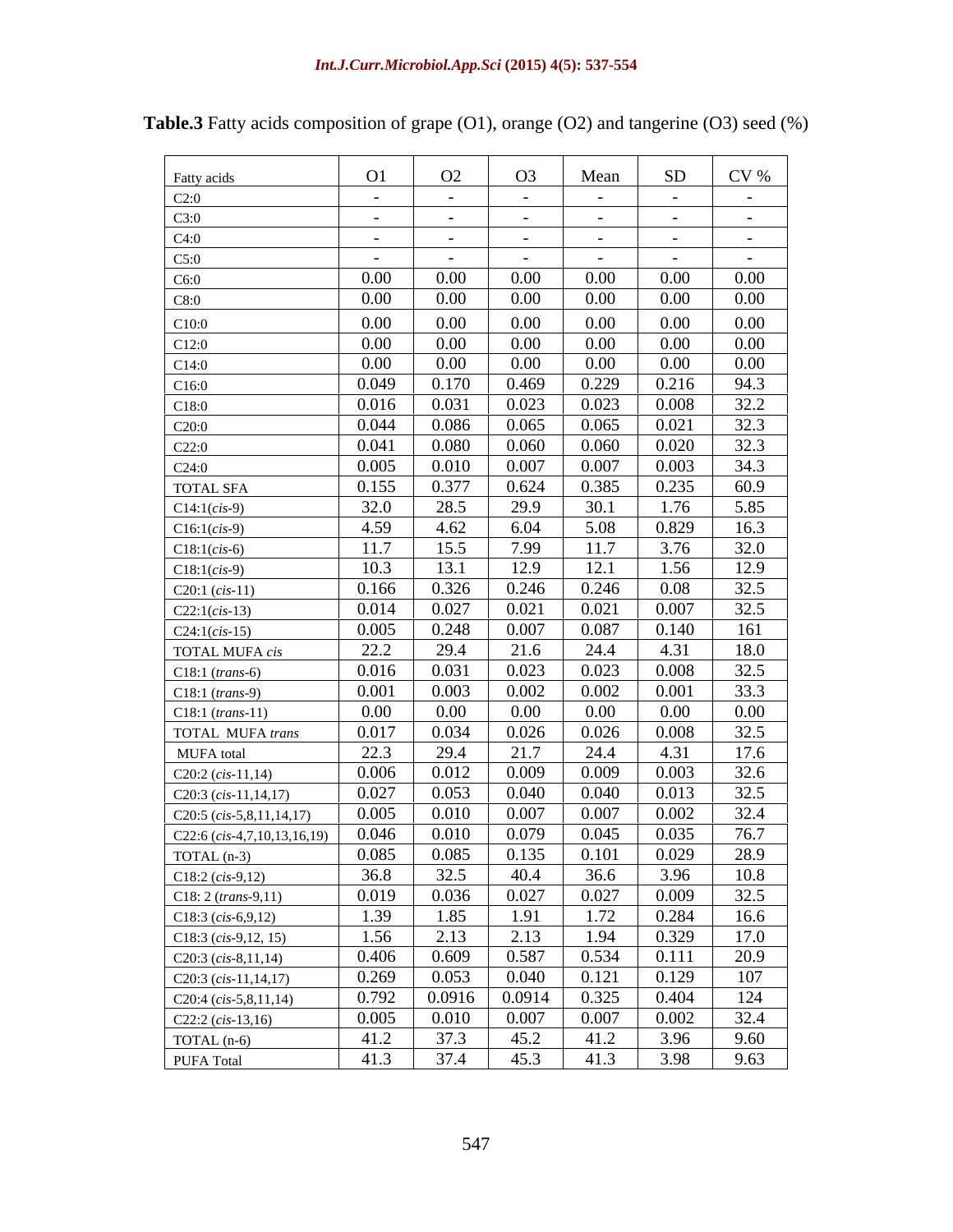| Parameters        | O1             |                          | O <sub>3</sub> | Mean                     | SD.      | CV%                  |                          |                      | Remark                   |
|-------------------|----------------|--------------------------|----------------|--------------------------|----------|----------------------|--------------------------|----------------------|--------------------------|
| <b>SFA</b>        | 0.155          | 0.377                    | 0.624          | 0.385                    | 0.235    | 60.9                 | 0.286                    | 5.99                 | <b>NS</b>                |
| MUFA cis          | 58.8           | 62.3                     |                | 59.4                     | 2.66     | 4.5                  | 0.239                    | 5.99                 | <b>NS</b>                |
| MUFA trans        | 0.017          | 0.034                    | 0.026          | 0.026                    | 0.008    | 32.5                 | 0.005                    | 5.99                 | NS                       |
| <b>MUFA</b> total | 58.8           | 62.4                     | 57.1           | 59.4                     | 2.67     | 4.5                  | 0.240                    | 5.99                 | <b>NS</b>                |
| $n-3$ PUFA        | 0.085          | 0.085                    | 0.135          | 0.101                    | 0.029    | 28.9                 | 0.017                    | 5.99                 | NS                       |
| $n-6$ PUFA        | 41.2           |                          | 45.2           | 41.2                     | 3.96     | 9.6                  | 0.759                    | 5.99                 | <b>NS</b>                |
| Total PUFA        | 41.3           | 37.4                     | 45.3           | 41.3                     | 3.98     | 9.6                  | 0.767                    | 5.99                 | NS                       |
| DUFA cis          | 36.8           | 32.5                     | 40.4           | 36.6                     | 3.95     | 10.8                 | 0.854                    | 5.99                 | NS                       |
| DUFA trans        | 0.019          | 0.036                    | 0.027          | 0.027                    | 0.009    | 32.5                 | 0.006                    | 5.99                 | NS                       |
| DUFA total        | 36.8           | 32.6                     | 40.4           | 36.6                     | 3.95     | 10.8                 | 0.851                    | 5.99                 | NS                       |
| TUFA cis          | 3.65           | 4.69                     | 4.71           | 4.35                     | 0.606    | 13.9                 | 0.169                    | 5.99                 | NS                       |
| TUFA trans        | <b>Service</b> | <b>Contract Contract</b> |                | <b>Contract Contract</b> | $\sim$   | $\sim 100$ m $^{-1}$ | <b>Contract Contract</b> | <b>Service</b> State | <b>Contract Contract</b> |
|                   | 3.65           | 4.69                     | 4.71           | 4.35                     | 0.606    | 13.9                 | 0.169                    | 5.99                 |                          |
| TUFA total        | 379            |                          | 91.6           |                          | 149      | 70.5                 | 211                      | 5.99                 | NS                       |
| MUFA/SFA          | 267            | 165                      |                | 212                      |          |                      |                          |                      |                          |
| PUFA/SFA          |                | 99.1                     | 72.6           | 146                      | 105      | 72.0                 |                          | 5.99                 |                          |
| $n - 6/n - 3$     | 488            | 441                      | 334            | 421                      | 78.9     | 18.7                 | 29.6                     | 5.99                 |                          |
| EPSI              | 1.85           | 1.27                     | 2.09           | 1.74                     | 0.422    | 24.3                 | 0.205                    | 5.99                 | NS                       |
| $\rm LA/ALA$      | 26.5           | 17.6                     | 21.2           | 21.7                     | 4.48     | 20.6                 | 1.85                     | 5.99                 | <b>NS</b>                |
| EPA/DHA           | 1.00           | 1.00                     | 1.00           | 1.00                     | $0.00\,$ | $0.00\,$             | $0.00\,$                 | 5.99                 | N <sub>S</sub>           |
| AA/DGLA           | 1.95           | 0.150                    | 0.156          | 0.752                    | 1.04     | 138                  | 2.86                     | 5.99                 | NS                       |

**Table.4** Calculated parameters from fatty acid composition of seeds of grape (O1), orange (O2) and tangerine (O3)

 $X^2$  = Chi-Square, TV = table value at  $\alpha$  = 0.05, n-1=2, S = signifant, NS = not significant

# **Table.5** Fatty acid composition (%) of the seeds of grape (O1), orange (O2) and tangerine (O3) as food as food

| Fatty acids | $\bigcap_{i=1}^n$<br>UI. | $\Omega$<br>UZ               | $\Omega$<br>U <sub>3</sub> | Mean                         | SD               | CV%      |
|-------------|--------------------------|------------------------------|----------------------------|------------------------------|------------------|----------|
| C2:0        |                          |                              |                            |                              |                  |          |
| C3:0        |                          |                              |                            |                              |                  |          |
| C4:0        |                          |                              |                            |                              |                  |          |
| C5:0        |                          |                              |                            |                              | $ -$             |          |
| C6:0        | 0.00                     | $\sim$ $\sim$ $\sim$<br>v.vv | $0.00\,$                   | $0.00\,$                     | 0.00<br>0.00     | 0.00     |
| C8:0        | $0.00\,$                 | 0.00<br>U.UU                 | $0.00\,$                   | $0.00\,$                     | $\alpha$<br>0.00 | 0.00     |
| - C10:C     |                          | J.UU                         | 0.00<br>J.UU               | $\sim$ $\sim$ $\sim$<br>J.UU |                  | 0.00     |
|             | $0.00\,$                 | $\sim$ $\sim$                | $0.00\,$                   | $0.00\,$                     | $0.00\,$         | $0.00\,$ |
| C12:0       | 0.00                     | 0.00                         | 0.00                       | $0.00\,$                     | 0.00             | $0.00\,$ |
| C14:0       |                          | V.VV                         |                            |                              |                  |          |
| C16:0       | 0.008                    | 0.033                        | $0.\overline{098}$         | 0.047                        | 0.046            | 99.3     |
| C18:0       | 0.003                    | 0.006                        | 0.005                      | 0.005                        | 0.002            | 36.8     |
| C20:0       | 0.008                    | 0.017                        | 0.014                      | 0.013                        | 0.005            | 37.0     |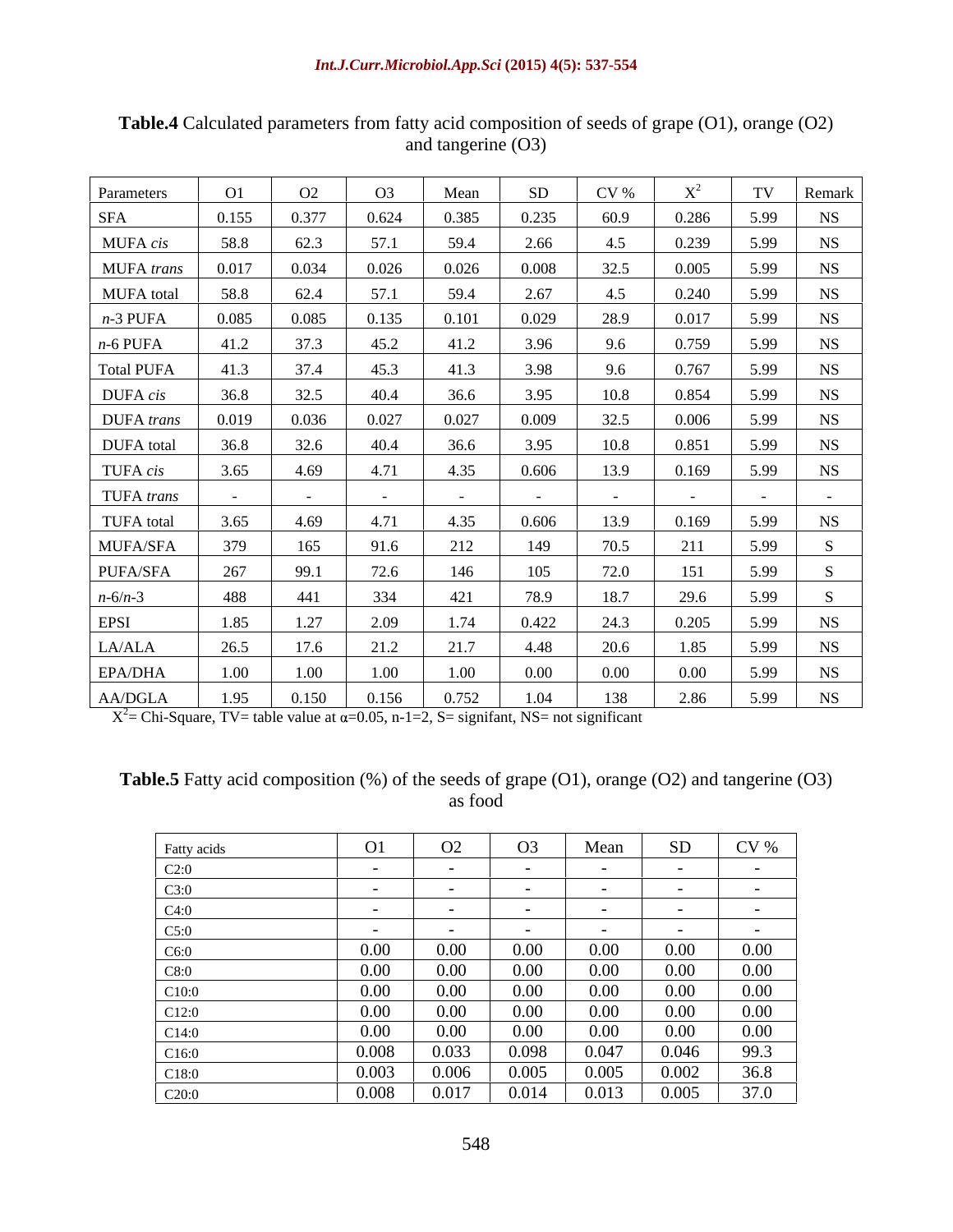| urr.Microbiol.App.Sci (2015) 4(5): 537-554<br>Int.J.Curr.M |  |
|------------------------------------------------------------|--|
|                                                            |  |

| C22:0                         | 0.007  | 0.016    | 0.013    | 0.012  | 0.004    | 37.0     |
|-------------------------------|--------|----------|----------|--------|----------|----------|
| C24:0                         | 0.001  | 0.002    | 0.001    | 0.001  | 0.001    | 38.4     |
| <b>TOTAL SFA</b>              | 0.027  | 0.074    | 0.131    | 0.077  | 0.052    | 67.4     |
| $Cl4:1(cis-9)$                | 5.53   | 5.59     | 6.26     | 5.79   | 0.406    | 7.00     |
| $C16:1(cis-9)$                | 0.79   | 0.91     | 1.26     | 0.99   | 0.25     | 24.9     |
| $Cl8:1(cis-6)$                | 2.02   | 3.04     | 1.67     | 2.25   | 0.71     | 31.7     |
| $Cl8:1(cis-9)$                | 1.78   | 2.57     | 2.70     | 2.35   | 0.50     | 21.2     |
| $C20:1(cis-11)$               | 0.03   | 0.06     | 0.05     | 0.05   | 0.02     | 37.2     |
| $C22:1(cis-13)$               | 0.00   | 0.01     | 0.00     | 0.00   | $0.00\,$ | 37.2     |
| $C24:1(cis-15)$               | 0.00   | 0.05     | $0.00\,$ | 0.02   | 0.03     | 161      |
| <b>TOTAL MUFA cis</b>         | 10.2   | 12.2     | 12.0     | 11.4   | 1.13     | 9.8      |
| $C18:1 (trans-6)$             | 0.0027 | 0.0061   | 0.0049   | 0.0046 | 0.0017   | 37.2     |
| $Cl8:1 (trans-9)$             | 0.0002 | 0.0005   | 0.0004   | 0.0004 | 0.0002   | 38.0     |
| $Cl8:1 (trans-11)$            | 0.00   | $0.00\,$ | $0.00\,$ | 0.00   | $0.00\,$ | $0.00\,$ |
| TOTAL MUFA trans              | 0.003  | 0.007    | 0.005    | 0.005  | 0.002    | 37.3     |
| <b>MUFA</b> total             | 10.2   | 12.2     | 12.0     | 11.5   | 1.13     | 9.85     |
| $C20:2(cis-11,14)$            | 0.001  | 0.002    | 0.002    | 0.002  | 0.001    | 37.3     |
| $C20:3$ (cis-11,14,17)        | 0.005  | 0.010    | 0.008    | 0.008  | 0.003    | 37.2     |
| $C20:5$ (cis-5,8,11,14,17)    | 0.001  | 0.002    | 0.002    | 0.001  | 0.001    | 37.2     |
| $C22:6$ (cis-4,7,10,13,16,19) | 0.008  | 0.002    | 0.017    | 0.009  | 0.007    | 83.1     |
| TOTAL $(n-3)$                 | 0.015  | 0.017    | 0.028    | 0.020  | 0.007    | 37.4     |
| $C18:2(cis-9,12)$             | 6.36   | 6.38     | 8.46     | 7.07   | 1.21     | 17.1     |
| $C18: 2 (trans-9,11)$         | 0.003  | 0.007    | 0.006    | 0.005  | 0.002    | 37.2     |
| $C18:3(cis-6,9,12)$           | 0.240  | 0.363    | 0.400    | 0.334  | 0.084    | 25.0     |
| $Cl8:3 (cis-9,12, 15)$        | 0.270  | 0.418    | 0.446    | 0.378  | 0.095    | 25.1     |
| C20:3 $(cis-8,11,14)$         | 0.070  | 0.119    | 0.123    | 0.104  | 0.030    | 28.3     |
| $C20:3(cis-11,14,17)$         | 0.046  | 0.010    | 0.008    | 0.022  | 0.021    | 98.7     |
| $C20:4(cis-5,8,11,14)$        | 0.137  | 0.018    | 0.019    | 0.058  | 0.068    | 118      |
| $C22:2(cis-13,16)$            | 0.001  | 0.002    | 0.002    | 0.001  | 0.001    | 37.2     |
| TOTAL $(n-6)$                 | 7.08   | 7.30     | 9.46     | 7.95   | 1.31     | 16.5     |
| PUFA total                    | 7.09   | 7.32     | 9.48     | 7.97   | 1.32     | 16.6     |
|                               |        |          |          |        |          |          |

**Table.6** Energy contributions (kJ/100g) from the various fatty acids composition of seeds of grape (O1), orange (O2) and tangerine (O3)

|             |                              |                              | O <sub>3</sub> | Mean              | SD                       | $CV$ %   |
|-------------|------------------------------|------------------------------|----------------|-------------------|--------------------------|----------|
| Fatty acids |                              |                              |                |                   |                          |          |
| C2:0        |                              | $\sim$ $\sim$ $\sim$         |                |                   |                          |          |
| C3:0        |                              |                              |                |                   |                          |          |
| C4:0        |                              | $\sim$ $\sim$                |                |                   |                          |          |
| C5:0        |                              | $\sim$ $-$                   |                |                   |                          |          |
| C6:0        | $\sim$ $\sim$ $\sim$<br>0.00 | $\sim$ $\sim$ $\sim$<br>0.00 | 0.00           | .<br>V.VV         | .<br>v.vv                | $0.00\,$ |
| C8:0        | 0.00                         | 0.00                         | 0.00           | $0.00\,$          | $\alpha$<br>U.UU         | $0.00\,$ |
|             | 0.00                         | 0.00 <sub>1</sub>            | 0.00           | 0.00 <sub>1</sub> | V.VV                     | $0.00\,$ |
| CIZ:U       | 0.00                         | $0.00\,$                     | 0.00           | $0.00\,$          | $\alpha$<br>V.VV         | 0.00     |
| C14:0       | 0.00                         | $0.00\,$                     | 0.00           | 0.00 <sub>1</sub> | $0.00\,$                 | $0.00\,$ |
| C16:0       | $\Delta \Omega$              | 207                          | 222<br>LJ L    | 214               | 15.0                     | 7.00     |
| C18:0       | 29.3                         | 33.5                         | 46.8           | 36.6              | $\overline{\phantom{a}}$ | 24.9     |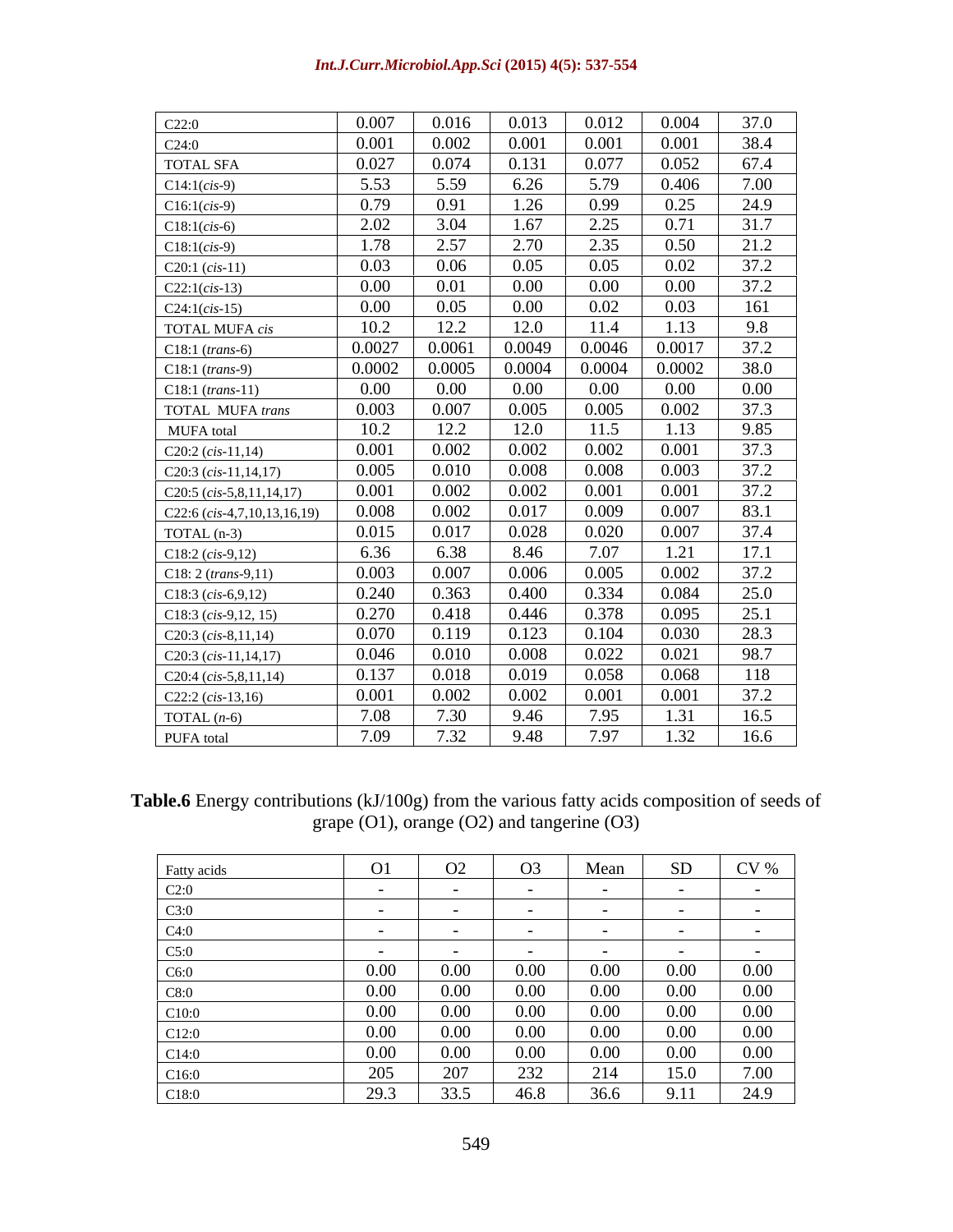#### *Int.J.Curr.Microbiol.App.Sci* **(2015) 4(5): 537-554**

| C20:0                         | 0.281    | 0.624 | 0.504    | 0.470    | 0.174    | 37.0     |
|-------------------------------|----------|-------|----------|----------|----------|----------|
| C22:0                         | 0.262    | 0.581 | 0.465    | 0.436    | 0.161    | 37.0     |
| C24:0                         | 0.032    | 0.073 | 0.054    | 0.053    | 0.020    | 38.4     |
| <b>TOTAL SFA</b>              | 235      | 242   | 279      | 252      | 24.2     | 9.59     |
| $C14:1(cis-9)$                | $0.00\,$ | 0.00  | $0.00\,$ | 0.00     | 0.00     | $0.00\,$ |
| $C16:1(cis-9)$                | 0.313    | 1.23  | 3.63     | 1.73     | 1.71     | 99.3     |
| $C18:1(cis-6)$                | 74.8     | 113   | 61.9     | 83.1     | 26.3     | 31.7     |
| $C18:1(cis-9)$                | 65.9     | 95.1  | 99.9     | 87.0     | 18.4     | 21.2     |
| $C20:1(cis-11)$               | 1.06     | 2.37  | 1.91     | 1.78     | 0.662    | 37.2     |
| $C22:1(cis-13)$               | 0.089    | 0.198 | 0.160    | 0.149    | 0.056    | 37.2     |
| $C24:1(cis-15)$               | 0.032    | 1.80  | 0.054    | 0.629    | 1.01     | 161      |
| TOTAL MUFA cis                | 142      | 213   | 168      | 175      | 36.1     | 20.7     |
| $C18:1$ (trans-6)             | 0.101    | 0.225 | 0.181    | 0.169    | 0.063    | 37.2     |
| $C18:1$ (trans-9)             | 0.009    | 0.020 | 0.016    | 0.015    | 0.006    | 38.0     |
| $C18:1 (trans-11)$            | $0.00\,$ | 0.00  | $0.00\,$ | $0.00\,$ | $0.00\,$ | $0.00\,$ |
| <b>TOTAL MUFA trans</b>       | 0.110    | 0.245 | 0.198    | 0.184    | 0.069    | 37.3     |
| <b>MUFA Total</b>             | 142      | 213   | 168      | 175      | 36.1     | 20.7     |
| C20:2 $(cis-11,14)$           | 0.040    | 0.089 | 0.071    | 0.066    | 0.025    | 37.3     |
| $C20:3$ (cis-11,14,17)        | 0.172    | 0.383 | 0.309    | 0.288    | 0.107    | 37.2     |
| C20:5 $(cis-5,8,11,14,17)$    | 0.032    | 0.071 | 0.057    | 0.053    | 0.020    | 37.2     |
| $C22:6$ (cis 4,7,10,13,16,19) | 0.297    | 0.071 | 0.611    | 0.326    | 0.271    | 83.1     |
| TOTAL $(n-3)$                 | 0.540    | 0.614 | 1.05     | 0.734    | 0.274    | 37.4     |
| $C18:2(cis-9,12)$             | 235      | 236   | 313      | 261      | 44.7     | 17.1     |
| $C18: 2 (trans-9.11)$         | 0.118    | 0.264 | 0.212    | 0.198    | 0.074    | 37.2     |
| $C18:3(cis-6,9,12)$           | 8.89     | 13.4  | 14.8     | 12.4     | 3.09     | 25.0     |
| $C18:3 (cis-9,12, 15)$        | 9.97     | 15.5  | 16.5     | 14.0     | 3.51     | 25.1     |
| $C20:3$ (cis-8,11,14)         | 2.60     | 4.42  | 4.55     | 3.85     | 1.09     | 28.3     |
| $C20:3$ (cis-11,14,17)        | 1.72     | 0.383 | 0.309    | 0.804    | 0.794    | 98.7     |
| C20:4 $(cis-5,8,11,14)$       | 5.06     | 0.665 | 0.708    | 2.15     | 2.53     | 118      |
| C22:2 $(cis-13,16)$           | 0.032    | 0.071 | 0.057    | 0.053    | 0.020    | 37.2     |
| TOTAL $(n-6)$                 | 264      | 271   | 350      | 295      | 48.0     | 16.3     |
| <b>PUFA Total</b>             | 264      | 271   | 351      | 296      | 48.3     | 16.3     |

**Table.7** Phospholipids level (mg/100g) in grape (O1), orange (O2) and tangerine (O3) seeds

| Phospholipids            |            |      |        |     |      |                        | Remark                      |
|--------------------------|------------|------|--------|-----|------|------------------------|-----------------------------|
| Phosphatidylethanolamine | $0 \leq 2$ |      |        |     |      | $8.88$   1.45   5.99   | $\overline{\phantom{a}}$ NS |
| Phosphatidylcholine      |            |      |        |     |      | $179$   $157$   599    |                             |
| Phosphatidylserine       |            |      | 18.5 L |     |      | $3.25$ 5.99            | $\overline{\phantom{a}}$ NS |
| Lysophosphatidylcholine  |            |      |        |     |      |                        | <b>NS</b>                   |
| Phosphatidylinositol     |            |      |        |     |      |                        |                             |
| Total                    |            | -590 | 570    | 550 | 52.3 | $9.50$   $9.93$   5.99 |                             |

 $CV=$  coefficient of variation,  $X^2$ =Chi-square test, TV= table value at  $\alpha$ =0.05, n-1=2, NS= not significant, S= significant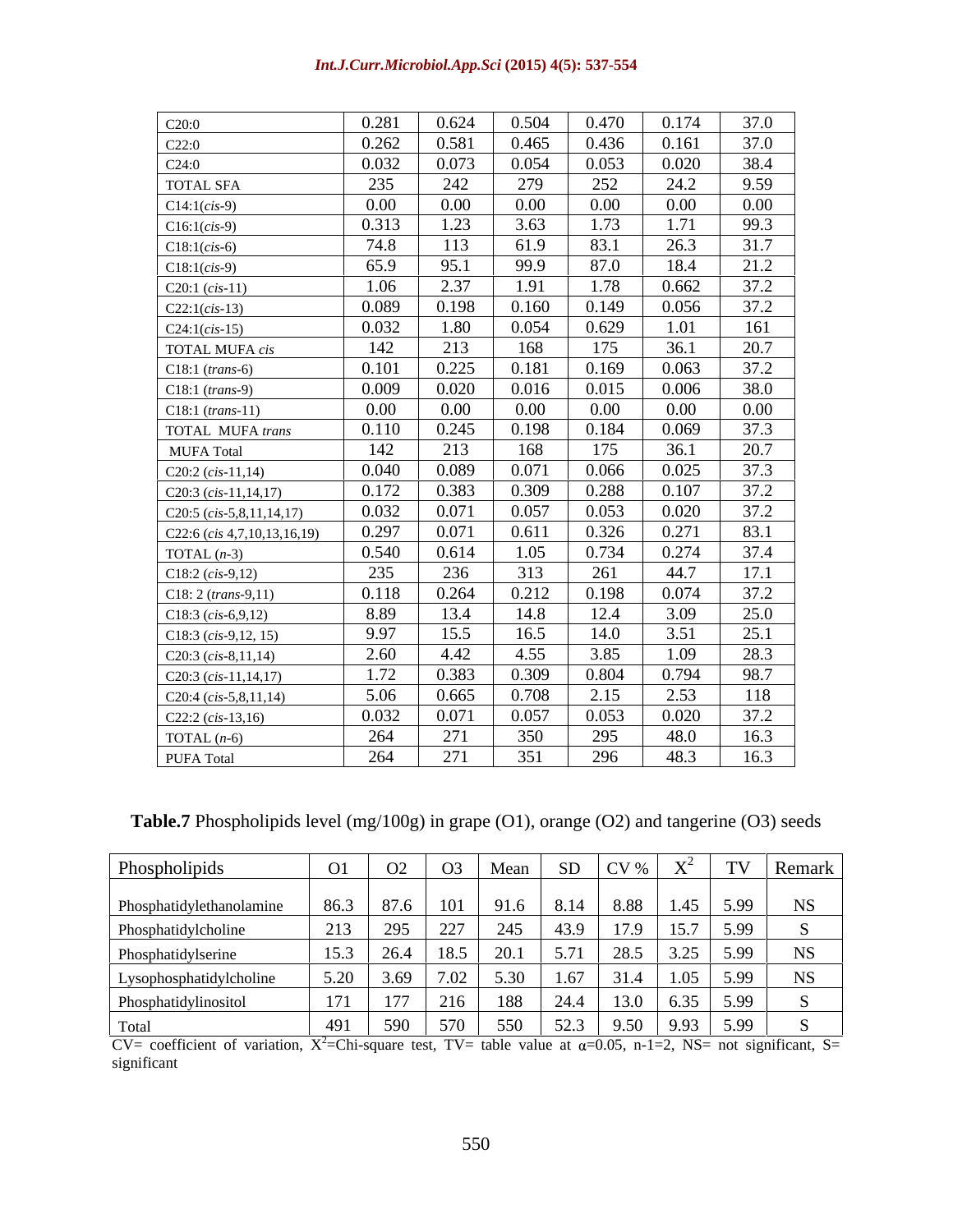| Phytosterol    |           |                                   |                | -SD<br>Mean                                                                        | $CV \%$             |                             | TV Remark |
|----------------|-----------|-----------------------------------|----------------|------------------------------------------------------------------------------------|---------------------|-----------------------------|-----------|
|                |           |                                   |                |                                                                                    |                     |                             |           |
| Cholesterol    | $2.19e-3$ | $\vert$ 6.63e-3   5.35e-3   0.005 |                |                                                                                    | $0.002$   48.4      | 5.99<br>$\vert$ 0.002       |           |
| Cholestanol    |           |                                   |                | $\vert$ 2.24e-3 $\vert$ 2.61e-3 $\vert$ 0.0208 $\vert$ 0.009 $\vert$ 0.011 $\vert$ | ⊥∠⊤                 | U.U∠∪                       |           |
| Ergosterol     | 0.0450    |                                   | 0.0226   0.038 |                                                                                    |                     | 0.009                       |           |
| Campesterol    | 54.4      | 68.1                              | 59.7           | 60.7                                                                               | 11.4                |                             |           |
| Stigmasterol   | 12.7      | 17.0                              |                | 15.6                                                                               | 2.48   15.9   0.792 | 5.99                        |           |
| 5- Avenasterol | 9.93      | 18.5                              |                | 14.1                                                                               | $4.29$ 30.4         | 5.99<br>2.61                |           |
| Sitosterol     | 283       |                                   |                | 520                                                                                | 49.4   15.0   14.9  | 5.99                        |           |
| Fotal          | 360       | 485                               |                | - 419                                                                              |                     | $62.6$   14.9   18.7   5.99 |           |

**Table.8** Phytosterols level (mg/100g) in grape (O1), orange (O2) and tangerine (O3) seeds

CV= coefficient of variation, X2=Chi-square test, TV= table value at  $\alpha$ =0.05, n-2, NS= not significant, S= significant that is a state of the state of the state of the state of the state of the state of the state of the state of the state of the state of the state of the state of the state of the state of the state of the state

From the standpoint of human nutrition, a overall third in Total fat (crude fat), major benefit to be derived from the PUFA/SFA, Phytosterols and Phospholipids consumption of citrus seed oils (and many (4/8 or 50.0 %). For O2, it was overall other seed oils) in preference to animal fats highest in: MUFA (*cis*), MUFA/SFA, is their high content of the essential fatty Phytosterols and Phospholipids (4/8 or 50.0 acids particularly linoleic acid whose %), overall second in Total fat and content of citrus seed oils is from 37.2-45.2 PUFA/SFA (2/8 or 25.0 %) and overall third % of the fatty acids present, and certainly in SFA and PUFA (2/8 or 25.0 %). For O3, makes this oil one of those high in it was overall highest in: PUFA, PUFA/SFA polyunsaturated fatty acids. Other nutritional and Total fat (3/8 or 37.5 %), overall second attributes were high levels of in SFA, Phytosterol and Phospholipids (3/8 monounsaturated fatty acids of 21.6-29.4 %; or 37.5 %) and overall third in MUFA (*cis*) phospholipids levels of 491-590 mg/100 g and MUFA/SFA (2/8 or 25.0 %). Based on and sitosterol level of 283-381 mg/100 g. On the above information we can categorise the the overall summary of parameter samples on their nutritional quality distribution and representing grape as  $O1$ , characteristics as  $O2$  (sweet orange) >  $O3$ orange as O2 and tangerine as O3, we have:

Total fatty acid (and crude fat):  $03 > 02$  References >O1 PUFA/SFA:  $O3 > O2 = O1$  *Chem, 44, 41-44.* 

That is: O1 was overall highest in: SFA (1/8 or 12.5 %), overall second in PUFA, MUFA (*cis*) and MUFA/SFA (3/8 or 37.5 %) and  $(tangerine) > O1$  (grape).

### **References**

- SFA: O1 > O3 > O2 Adeyeye, A. and Ajewole, K. (1992). MUFA (*cis*): O2 > O1 >O3 Chemical composition and fatty acid PUFA : 03 > O1 > O2 profiles of cereals in Nigeria. *Food Chem*, 44, 41-44.
- MUFA/SFA:  $O2 > O1 > O3$  Adeyeye, E.I. (2012). Comparative Phytosterols:  $O2 > O3 > O1$  evaluation of the lipid profiles of two Phospholipids: O2 > O3 >O1 soup ingredients (*Tetracarpidium*  Adeyeye, E.I. (2012). Comparative *conophorum* and *Irvingia gabonensis* seeds). Used in Nigeria. *NSUK J Sci Technol.,* 2 (1 and 2), 104-117.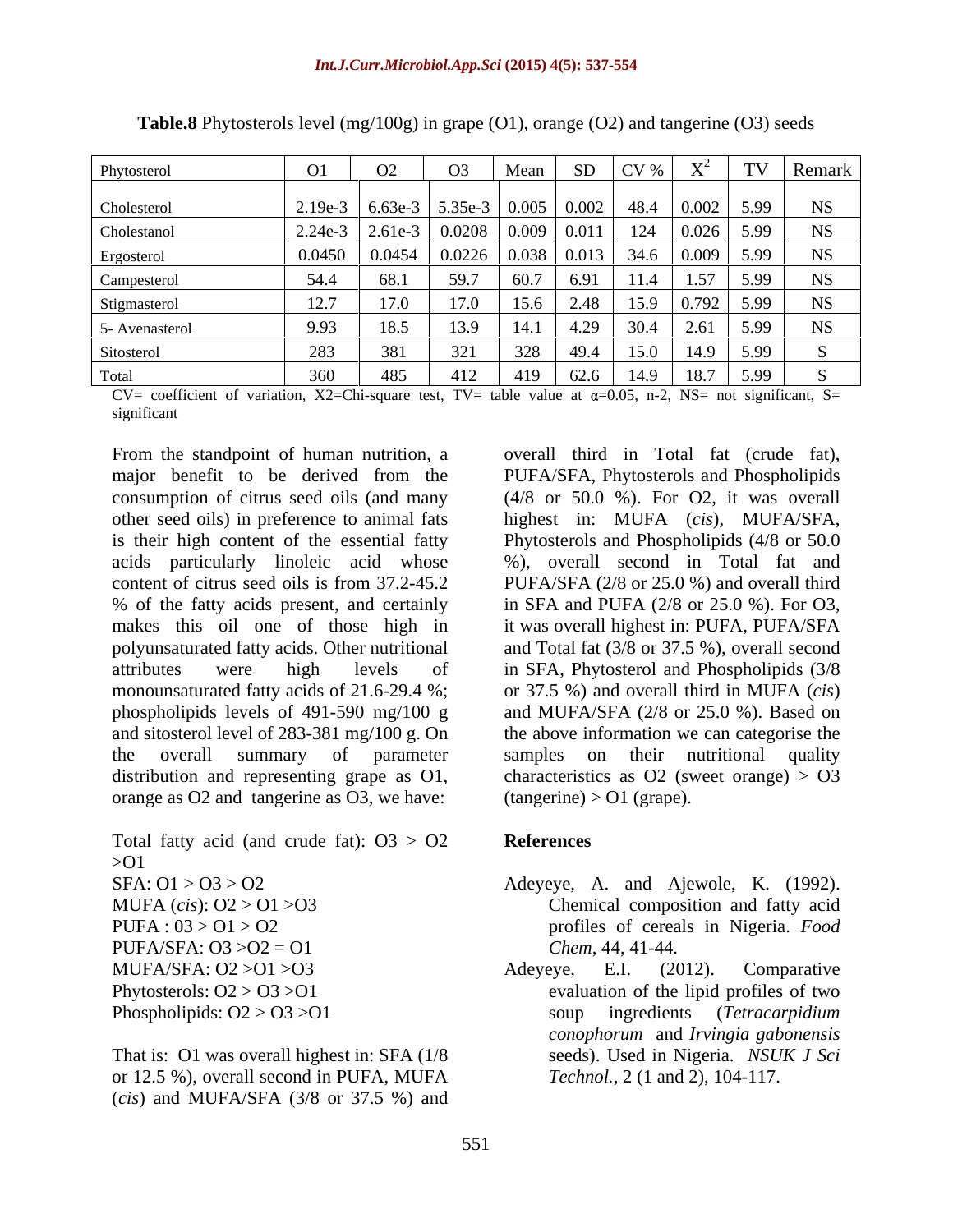- Adeyeye, E.I., Jimoh A.O. and Adesina, A.J. the seed fat of *Citrus aurantium* or (2013). Lipid composition of the karna khatta. *Indain Soap J*; 23, 67-71.
- Agrawal, S. R., Agrawal, R.P. and Gupta, *Untersuchung. der Nahrung-und* G.N. (1959). Chemical examination of
- Anderson, B.A. (1976). Comprehensive
- Anonymous, (1920). Oil-yielding seeds of
- Anwar, E., Naseer, R., Bhanger, M.I., *Amer Oil Chem Soc.,* 85 (4), 321-330.
- Washington DC, USA, 969.33, 996.06
- Bailey's Industrial Oil and Fat Products,  $3<sup>rd</sup>$  of low dose phytosterols on
- Barroso, M., Angela T., Moura Fe, J.A.,
- Braddock R.J. and Kesterson, J.W. (1973). Hayes, K.C. (2002). Dietary fat and heart Stations, Institute of Food and S400, Florida, Gainsville, pp. 1-25, Bulletin
- Dhingra, D.R., Gupta, G.N. and Agrawal,

the seed fat of *Citrus aurantium* or

- seeds of three types of chillies Diedrichs, A. (1914). Über bisher wenig consumed in Nigeria. *Open J Org* untersuchte samen und deren öle. *Chem,* 1 (3), 69-79. *Apfelsinen-und Citronensamen. Z. Untersuchung. der Nahrung-und Genussmittel*., 27, 132-135 (1914).
- the oil from the seed of *Citrus*  Dunn, H.C., Hilditch, T.P. and Riley, J.P. *microcarpa. J Proc Inst Chemists* (1948). The composition of seeds fats *(India),* 31, 207-209. of West Indian citrus fruits. *J. Soc. Chem Ind.,* 67, 199-203.
- evaluation of fatty acids infoods, VII, FAO, (2008) High level conference on Pork products. *J. Amer Diet Assoc,* 69, world food security: the challenges of 44-49. climates change and bioenergy, 3-5 June, 2008, FAO, Italy.
- Surinam. *Olien en Vetten.,* 30, 387- Franguelli, L. and Mariani, E. (1959). Oil of 389 (1920). lemon seeds. *Olii Minerali, grassi e saponi, colori e vercini.,* 36, 407-409.
- Ashraf, S., Talpur, F.N. and French, R. B. (1962). Analyses of pecan, Aladedunye, E.A. (2008). Physico- peanut and other oils by gas-liquid chemical chararcteristics of citrus seeds and seed oils from Pakistan. *J* spectrophotometry. *J Amer oil Chem* chromatography and ultra-violet spectrophotometry. *J Amer oil Chem Soc*., 39, 176-178.
- AOAC, (2005). Official methods of Greenfield, H. and Sounthgate, D.A.T. analysis, 18<sup>th</sup> edition, Association of (2003). Food composition data, Official Analytical Chemists, production, management and use, FAO, Rome, Italy, p.169.
	- and 970.51. Grundy, S.M. and Mok, H.Y. (1976). Effect rd of low does not established on ed, Ed. By Swern D., Interscience cholesterol absorption in man, In: Publishers, New York, N.Y., chap. 1, Lipoprotein metabolism, Ed. By pp. 3-53 (1964). Green, H., pp. 112-118, Springer of low dose phytosterols on Lipoprotein metabolism, Ed. By Verlag, Berlin, Germany.
	- Whiting, F.M., Brown, W.H. and Gunstone, F.D., Harwood, J.L. and Padley, Stull, J.W. (1972). Grape fruit seed oil F.B., The lipid handbook,  $2^{nd}$  ed., sterols. *J Amer Oil Chem Soc.,* 49, 85- 86. (1994).  $nd$   $od$ ed., Chapman and Hall, London, (1994).
	- Citrus seed oils, Sites, J.W., Dean for health: in search of the ideal fat. *Asia*  Research, Agricultural Experiment *Pacific J Clin Nutr.,* 11(Suppl.), S394- S400.
	- Agricultural Sciences, University of Heinemann, T., Kullak-Ublick, G.A., 756 (technical) (April, 1973). (1991). Mechanisms of action of plant R.P. (1957). Component fatty acids of absorption. Comparison of sitosterolT., Kullak-Ublick, Pietruck, B. and von Bergmann, K. sterols on inhibition of cholesterol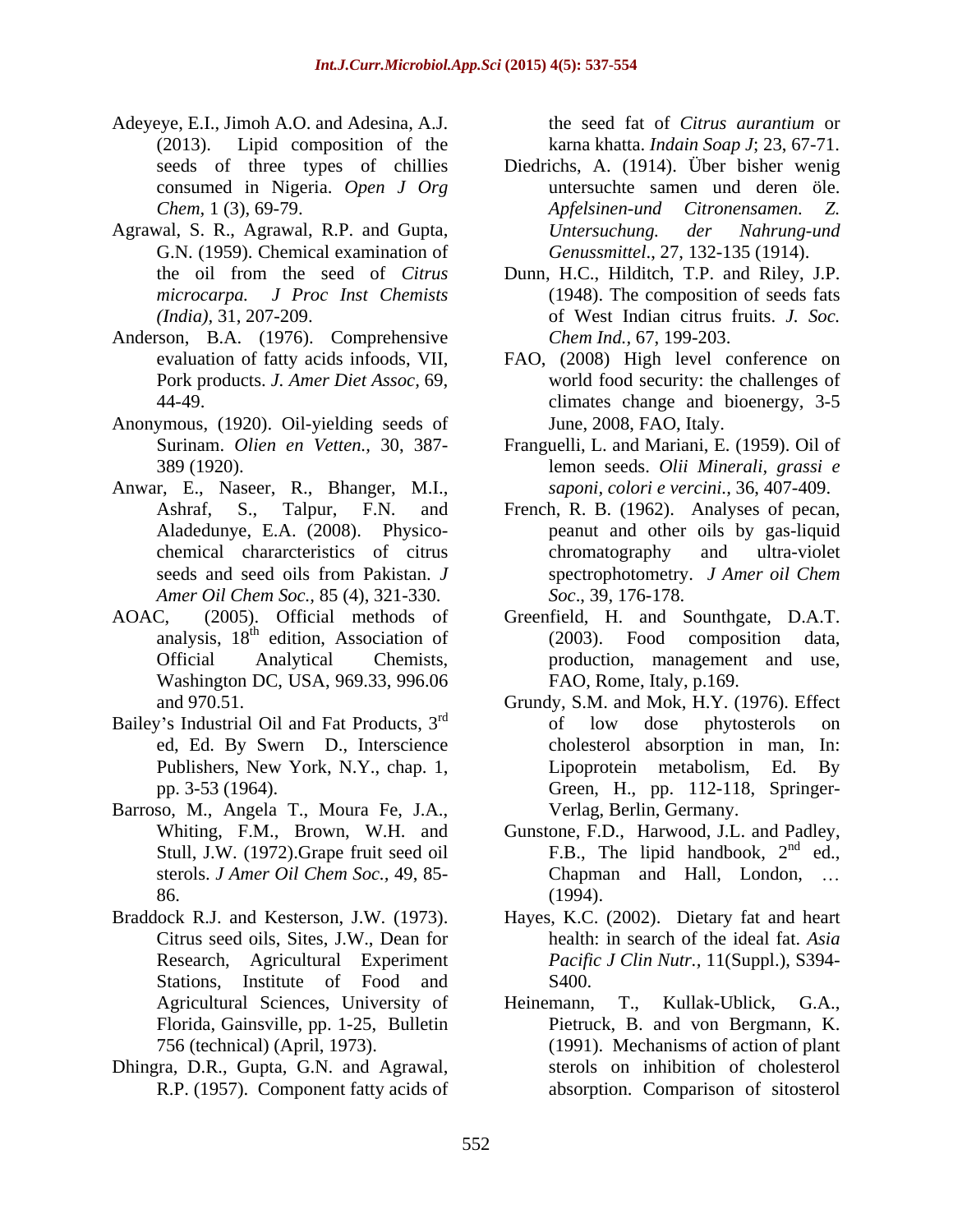- Hendrickson, R. and Kesterson, J.K. (1951). Citrus by-products of Florida. *Fla*
- Hendrickson, R. and Kesterson, J.K. (1961). *and Veg Magazine*, December; 30-1,
- 
- Hendrickson, R. and Kesterson, J.K. (1963). Florida lemon seed oil. *Proc Fla State*
- Hendrickson, R. and Kesterson, J.K. (1963).
- Hendrickson, R. and Kesterson, J.K. (1964).
- Hendrickson, R. and Kesterson, J.K. (1965).
- Honatra, G. (1974). Dietary fats and arterial
- Ikeda, I. and Sugano, M. (1998). Inhibition
- Kaplan, P., Treating textile fibers such as  $659-662$ .
- of cardiovascular disease. *Circulation,*
- Lees, A. M., Mok, H.Y., Lees, R.S., McCluskey, M. A. and Grundy, M.S. (1977). Plant sterols are cholesterolpatients with hypercholesterolemia
- and sitostanol. *Eur J Clin Pharmacol.,* Mahmud, S., Akhtar, H., Saleem, M. and 40 (Suppl.1), S59-S63. Khanum, R. (2009). Lipid classes of in vitro cultivar Pakistan citrus. *J Saudi Chem Soc.,* 13(3), 299-302.
- *Agric Exp Sta Bull*., 487, 37-44. Matthaus, B. and Ozcan, M.M. (2012). Citrus seed oil reevaluation. *Citrus*  34-35. *Grasas y Aceites,* 63(3), 313-320. Chemical evaluation of citrus seeds, an agro-industrial waste, as a new potential source of vegetable oils.
- Hendrickson, R. and Kesterson, J.K. (1961). Mohrhauer, H., Bahm, J.J., Seufert, J. and Grapefruit seed oil. *Proc Fla State* **Holman, R. T. (1967). Metabolism of** *Hort Soc.,* 74, 219-228. linoleic acid in relation to dietary Holman, R. T. (1967). Metabolism of monoenoic fatty acids in the rat. *J Nutr*., 91(4), 521-527.
	- *Hort Soc.,* 76, 249-253. Nomura, D. (1950). Chemical studies on Seed oils from *Citrus sinensis. J Amer* natsudaidai - seed oil.*Yamaguchi J Sci.,* 1, 37-40.
	- *Oil Chem Soc.,* 40, 746-747 (1963). Nordby, H.E. and Nagy, S. (1969). Fatty Seed oils from Florida mandarins and lipids. Phytochem., 8, 2027-2038. acid profiles of citrus juice and seed lipids. *Phytochem*., 8, 2027-2038.
	- related varieties. *Proc Fla State Hort* Oilar, R.D. (1954). Several rare and *Soc.,* 77, 347-351. uncatalogued oils of Ecuador. *J Amer Oil Chem Soc*., 31, 142-143.
	- By-products of Florida citrus. *Fla*  Okoye, C.O.B., Ibeto, C.N. and Ihedioha, *Agric Exp Sta Bull.,* 698, 44-52. J.N. (2011). Preliminary studies on the thrombosis. *Haemostasi,* 2, 21-25. pawpaw seed oils. *Amer J Food* characterization of orange seed and *Technol.,* 6, 422-426.
	- of cholesterol absorption by plant Peters, W. and Frerichs, G. (1902). Über das sterols for mass intervention. *Curr*  fette oel der zitronenkerne und das *Opin Lipidol.,* 9, 527-531 (1998). limonin. *Archiv der Pharmazie.,* 240, 659-662.
- silk, wool and rayons, U.S. Patent 2, Raheja, R.K., Kaur, C., Singh, A. and 229, 975, (Jan 28, 1941). Bhatia, I.S. (1973).New colorimetric Kris-Etherton, P.M. (1999). method for the quantitative estimation Monounsaturated fatty acids and risk of phospholipids without digestion. *J Lipid Res.,* 14, 695-697.
	- 100, 1253-1258. Raiyemo, D., Eduresoure World [\(http://www.eduresoureworld.com/201](http://www.eduresoureworld.com/201) <3/08/fruits-are-natural-staple-...>); 12/4/2014
	- lowering agents: clinical trials in Reazai, M., Mohammadpourfard, I., and studies of sterol balance. Shiri, L. (2014). Physicochemical *Atherosclerosis,* 28, 325-338. characteristics of citrus seed oils fromMohammadpourfard, Nazmara, S., Jahanbakhsh, M. and